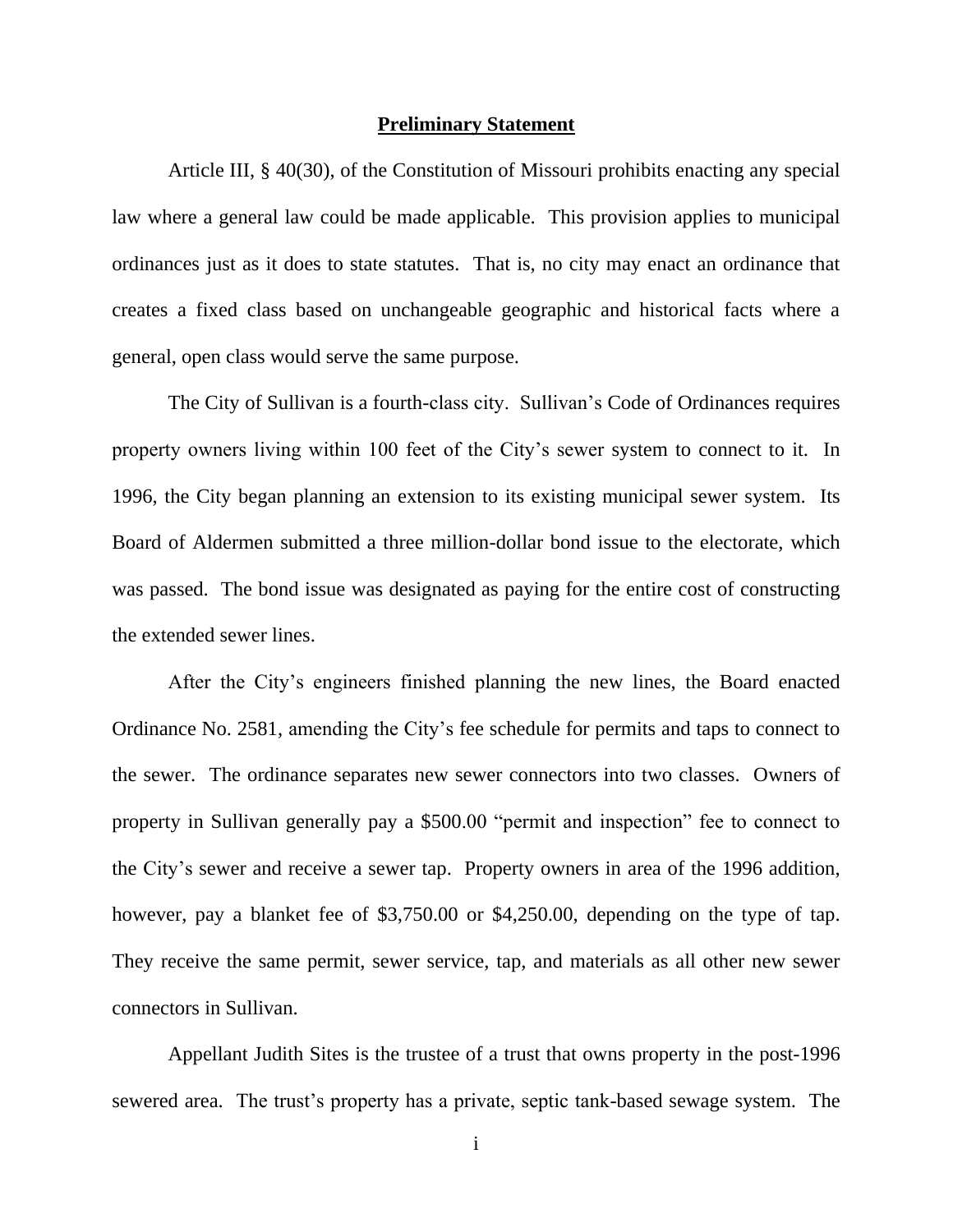City informed Ms. Sites she would have to connect to the new sewer line near her property and pay a fee of \$3,750.00. She refused to pay the \$3,750.00 fee. In response, the City filed a petition for injunctive relief against her in the Circuit Court of Crawford County, seeking to enjoin her from using her private sewage system, require her to connect to the municipal sewer, and require her to pay the ordinance's \$3,750.00 fee.

Ms. Sites answered that the ordinance"s higher fee class to which she was subject was a special law where a general law could be made applicable, in violation of the Constitution, and thus she could not be compelled to pay the \$3,750.00 fee. The circuit court disagreed and held that the ordinance did not violate Mo. Const. art. III, § 40(30). The court issued the injunction the City requested. Ms. Sites appeals from that decision.

The purpose of the ordinance is to set forth the means by which property owners connect to Sullivan"s municipal sewer system and the fees they must pay. The means are the same for all, but the fee is different for some. The ordinance creates a fixed class of persons in a particular geographic area based on particular historical facts and requires them to pay 750% more than all other property owners to receive the same service using the same materials simply because they live in this particular area. Whatever the City"s reasons for wanting more money through its sewer connection fees, it could have gotten it through a law of general applicability, rather than creating a special, fixed class.

The ordinance's higher fee class is a special law where a general law could be made applicable, in violation of the Constitution of Missouri. This Court should reverse the portion of the trial court's judgment requiring Ms. Sites to pay the ordinance's \$3,750.00 fee.

ii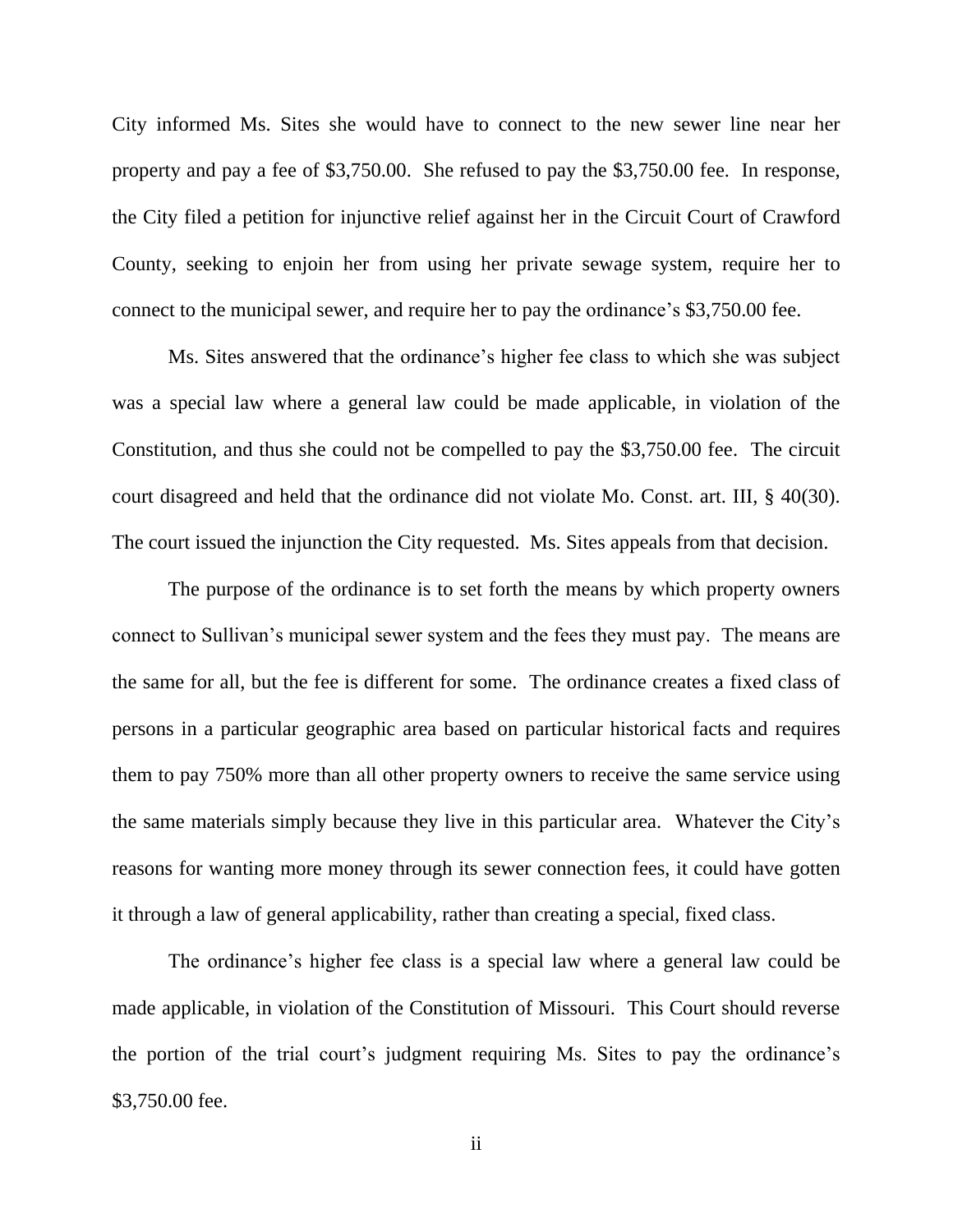| A. Standards for analyzing whether a law is a special law where a general law              |
|--------------------------------------------------------------------------------------------|
|                                                                                            |
| The ordinance's 750% higher fee classification for some new sewer<br><b>B.</b>             |
| connectors is facially special and thus must be presumed unconstitutional 16               |
| There is no substantial justification for the ordinance's special sewer fee<br>$C_{\cdot}$ |
| classification, rather than a general law applying to all new sewer connectors.  23        |
|                                                                                            |
|                                                                                            |
|                                                                                            |
|                                                                                            |
|                                                                                            |
|                                                                                            |
| City of Sullivan Ordinance No. 2336 (certified copy) (Plaintiff's Exhibit 2) A8            |
| City of Sullivan Ordinance No. 2574 (certified copy) (Defense Exhibit B)  A12              |
| City of Sullivan Ordinance No. 2581 (certified copy) (Defense Exhibit A)  A31              |

# **Table of Contents**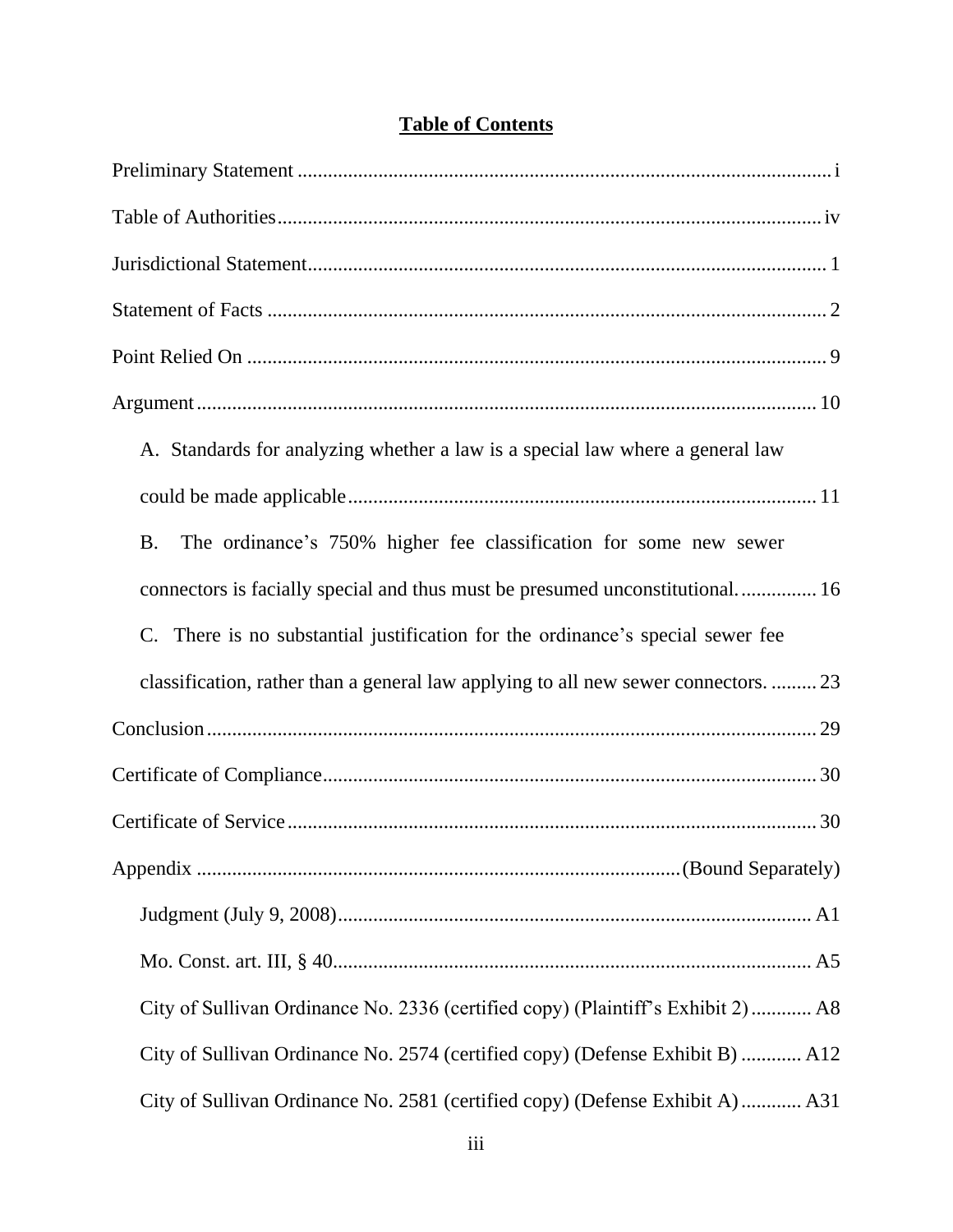# **Table of Authorities**

## **Cases**

| Blaske v. Smith & Entzeroth, Inc., 821 S.W.2d 822 (Mo. banc 1991) 13, 15 |
|--------------------------------------------------------------------------|
|                                                                          |
|                                                                          |
| City of Springfield v. Sprint Spectrum, L.P., 203 S.W.3d 177             |
|                                                                          |
|                                                                          |
|                                                                          |
|                                                                          |
|                                                                          |
|                                                                          |
|                                                                          |
|                                                                          |
|                                                                          |
|                                                                          |
|                                                                          |
| Sch. Dist. of Riverview Gardens v. St. Louis County, 816 S.W.2d 219      |
|                                                                          |
|                                                                          |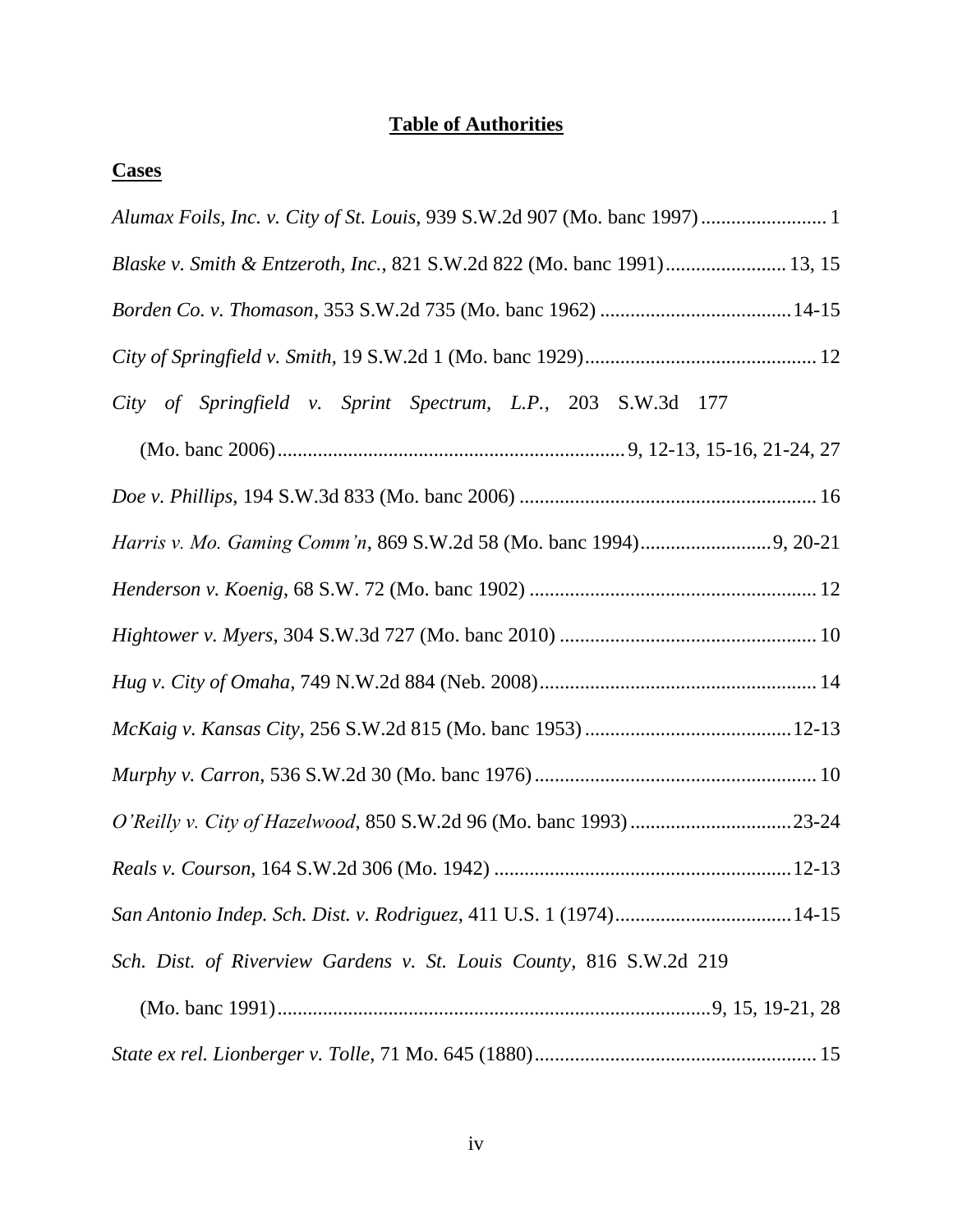# State ex rel. Sunshine Enters. of Mo., Inc. v. Bd. of Adjustment of the City of

| State v. County Court of Greene County, 667 S.W.2d 409 (Mo. banc 1984) 13, 15 |  |
|-------------------------------------------------------------------------------|--|
|                                                                               |  |
|                                                                               |  |
|                                                                               |  |

# **Constitution of Missouri**

| <b>Revised Statutes of Missouri</b>        |
|--------------------------------------------|
|                                            |
|                                            |
| <b>Supreme Court Rules</b>                 |
|                                            |
| <b>City of Sullivan Code of Ordinances</b> |
|                                            |
|                                            |
|                                            |
|                                            |
| <b>Other Authorities</b>                   |
|                                            |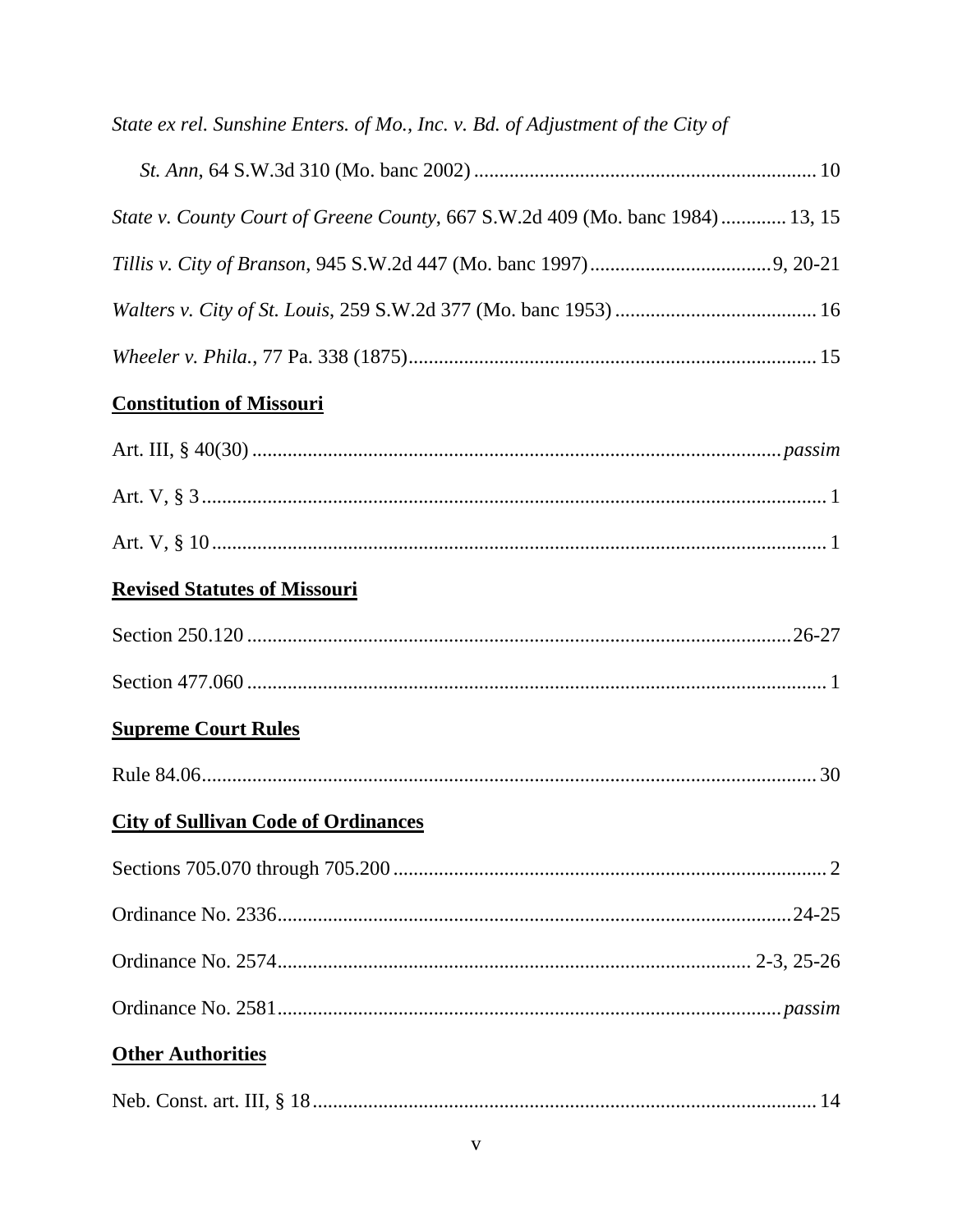#### **Jurisdictional Statement**

This is an appeal from a judgment upholding a municipal ordinance as Constitutional and assessing monetary damages against the appellant for violating that ordinance.

An appeal involving the Constitutional validity of a municipal ordinance is not part of this Court's exclusive appellate jurisdiction under Mo. Const. art. V, § 3. *Alumax Foils, Inc. v. City of St. Louis*, 939 S.W.2d 907, 911 (Mo. banc 1997). Therefore, this appeal was within the jurisdiction of the Missouri Court of Appeals. *Id.* This case arose in Crawford County. Pursuant to § 477.060, R.S.Mo., venue lay in the Southern District. The appellant incorrectly appealed to this Court, Case No. SC89596, and on January 21, 2009, this Court transferred this case to the Missouri Court of Appeals, Southern District, where it was designated Case No. SD29596.

On March 31, 2010, the Court of Appeals issued an opinion reversing the judgment below in part. The respondent filed a Motion for Rehearing and an Application for Transfer, both of which the Court of Appeals denied on April 22, 2010. Thereafter, the respondent filed a timely Application for Transfer in this Court. On June 29, 2010, this Court sustained the application and transferred this case.

Therefore, pursuant to Mo. Const. Art. V, § 10, which gives this Court authority to transfer a case from the Court of Appeals "before or after opinion because of the general interest or importance of a question involved in the case, or for the purpose of reexamining the existing law, or pursuant to supreme court rule," jurisdiction lies in this Court.

1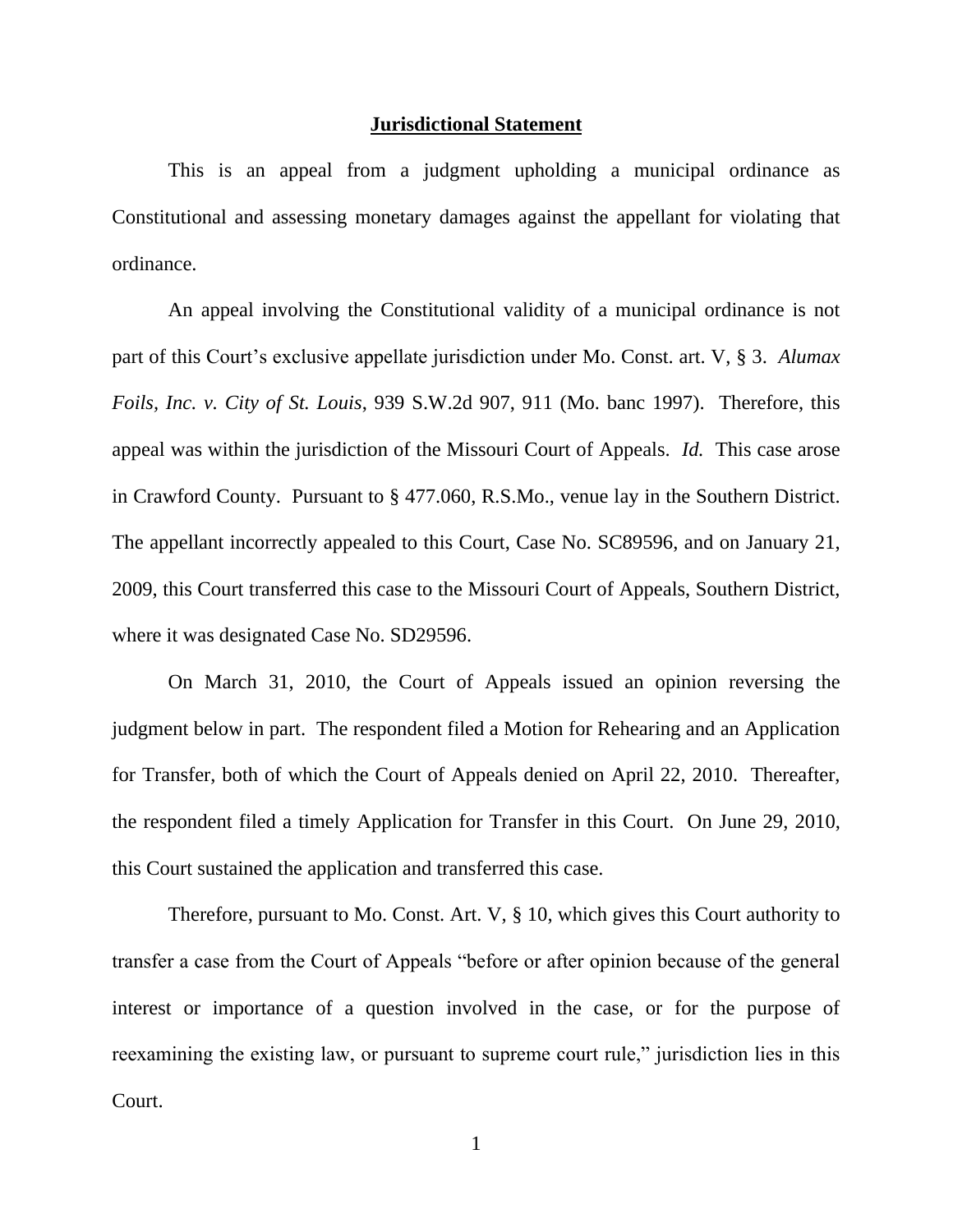### **Statement of Facts**

### **A. Background of City of Sullivan Ordinance No. 2581**

Sections 705.070 through 705.200 of Respondent City of Sullivan's Code of Ordinances require property owners in Sullivan to connect their toilet facilities to the City"s municipal sewer system if their property is located within 100 feet of a sewer line (L.F 8, 11-18).

In 1996, the City began planning to construct an addition to its sewer system in areas that previously had no municipal sewer service (Tr. 62). The City"s Board of Aldermen proposed a bond issue to fund the construction of the new sewer lines (Tr. 62). In August of 1996, the Board of Aldermen submitted to the voters of Sullivan a proposed issue of \$3,305,000.00 in revenue bonds to be used to improve and expand the existing waterworks and sewer system (L.F. 30; Plaintiff's Exhibit 2; Appendix A8-11).

The City held informational public hearings on the proposed bond issue (L.F. 30). Sample ballots were sent to the City"s residents describing where the new sewer lines would be laid and the fees required to connect to the new system (Tr. 60). The bond issue passed and was authorized effective December 3, 1996 (L.F. 30; Plaintiff"s Exs. 1 and 2; Appx. A13).

Thereafter, the City's engineers planned out the bond issue's new sewer lines (L.F. 30; Plaintiff"s Ex. 1; Defendant"s Ex. B; Appx. A13). In May of 1999, once the plans were complete, the Board of Aldermen passed Ordinance No. 2574, which issued the \$3,305,000.00 in bonds (L.F. 30; Plaintiff's Ex. 1; Defendant's Ex. B; Appx. A13-30). Ordinance No. 2574 provided that the City would repay the bonds from the net revenues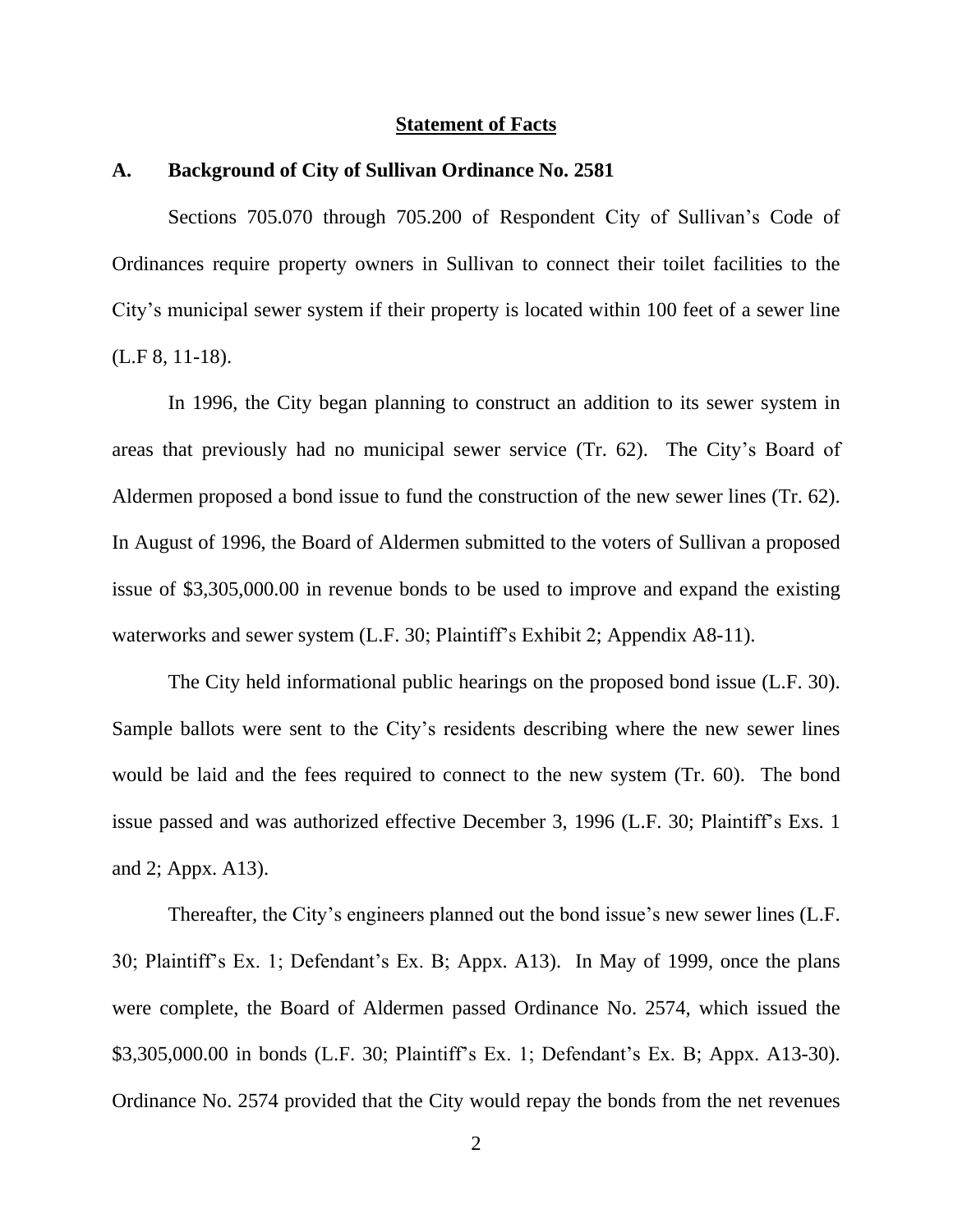of the operation of its whole sewer system (L.F. 20; Plaintiff"s Ex. 1; Defendant"s Ex. B; Appx. A18-19).

In July of 1999, the Board of Aldermen passed Ordinance No. 2581, which repealed the City"s existing sewer connection fee schedule and promulgated a new one (Tr. 25; Defendant"s Ex. A; Appx. A31-33). The Ordinance states:

There shall be two (2) classifications for user fees on connection of sewer permits:

a. Class One:

- 1) Type A. A four inch (4") sewer tap, and
- 2) Type B. A sewer tap in excess of four inches (4").

A permit and inspection fee of \$60.00 for a Type A Sewer Connection or \$75.00 for a Type B Sewer Connection shall be paid to the City Collector at the time the application is filed to cover the material and equipment cost required to make said tap.

- b. Class Two (1996 Revenue Bond Projects):
	- 3) Type A. A gravity connection, and
	- 4) Type B. A pressure connection (grinder pump).

A permit and inspection fee of \$3,750.00 for a Type A Sewer Connection or \$4,250.00 for a Type B Sewer Connection shall be paid to the City Collector at the time the application is filed to cover the material and equipment cost to make said tap. Sewer connections made after the completion of the unsewered areas identified in the 1996 Revenue Bond are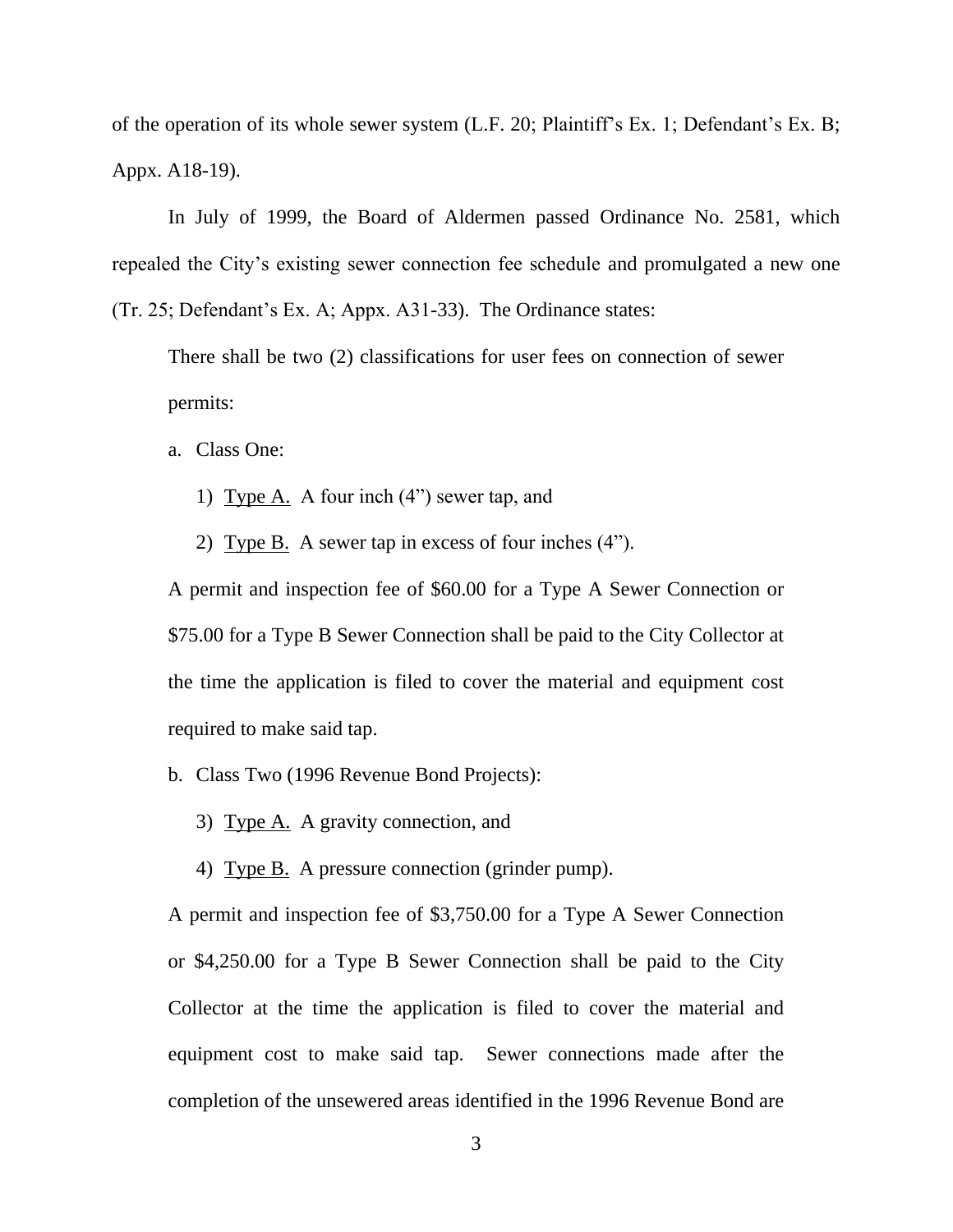subject to a permit and inspection fee inflation adjustment (consumer price index) calculated from the date of completion of the unsewered areas identified in the 1996 Revenue Bond to the date of permit for the connection.

(Defendant"s Ex. A; Appx. A32). The City"s Code Administrator, Dan King, testified that, by the time of trial, a new ordinance had increased the \$60.00 fee for previously sewered areas to \$500.00 (Tr. 31-32).

For residents of the newly sewered areas, Ordinance No. 2581 set the fee for connecting through a gravity connection fee at \$3,750.00 and the fee for connecting through a grinder pump at \$4,250.00 (Tr. 25-26; Defendant"s Ex. A; Appx. A32). In order to utilize the sewer system, Ordinance No. 2581 forced residents of previously unsewered areas to pay their own costs for labor and installation, in addition to these connection fees (Tr. 5; Defendant"s Ex. A; Appx. A32). Residents of the "previously sewered areas" of Sullivan only pay \$500.00 (Tr. 31-32). For example, the owner of a newly-built residence located in a previously sewered area would pay \$500.00 to connect to and utilize the City"s sewer system (Tr. 31). Mr. King testified that citizens charged the \$500.00 connection fee in the previously sewered area receive the same tap materials and sewer service as citizens in the newly sewered area who must pay \$3,750 (Tr. 39-40).

Mr. King further stated that the cost of materials to make a tap into the main line is roughly \$100.00 (Tr. 33). He estimated that the cost of the labor to lay the line and make the tap also would be less than \$3,750.00 (Tr. 33). Part of the \$3,750.00 fee required by Ordinance No. 2581 was apportioned to pipe and materials that would not be used at each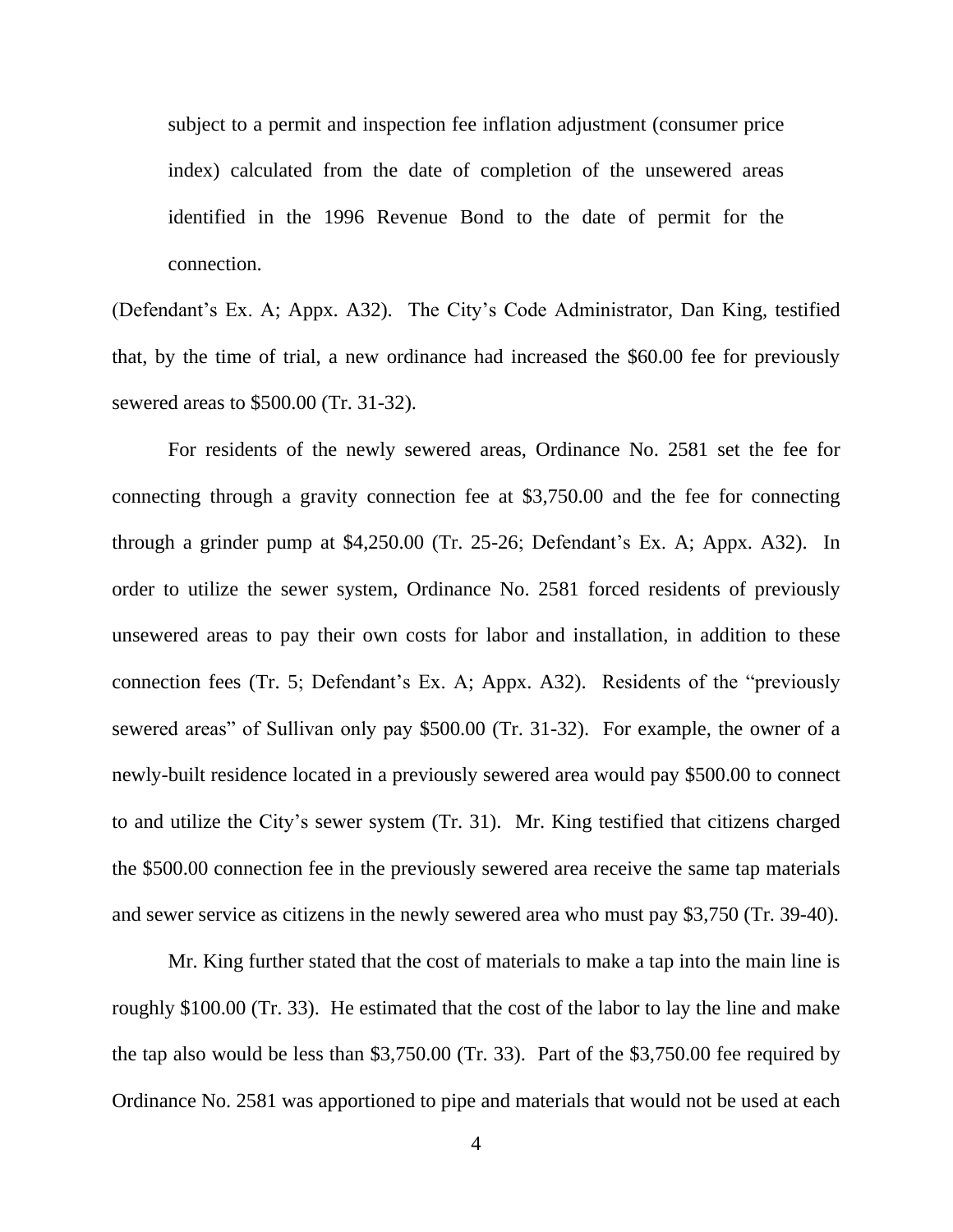connection site (Tr. 42). Mr. King testified that the \$3,750.00 connection fee bears no relation to the actual cost of connecting to and utilizing the public sewer system (Tr. 44).

## **B. The Judith Ann Sites Trust and its property**

The Judith Ann Sites Trust owns twelve-and-a-half acres in an area within Sullivan that had no municipal sewer service before the 1996 bond project (Legal File 7, Tr. 4, 68). Appellant Judith Ann Sites, the trustee of the Trust, mows six of the acres, and the other six are forested (Tr. 68). She always has maintained a private septic tank-based sewer system on the Trust's property (Tr. 24, 70). The Trust's property is one of 336 plats the City"s engineer designated as "unsewered" areas that would receive sewer service in the 1996 bond project (Tr. 17; Plaintiff's Ex. C).

Construction of the new sewer system began near the Trust's property (Tr. 5). On August 20, 2002, the City sent Ms. Sites a letter describing the process of laying sewer lines near the property (Tr. 19). It advised Ms. Sites it would need to obtain an easement over her trust"s property in order to lay a main sewerage line (Tr. 5).

The City's engineers proposed laying a main line gravity feed through the Trust's property to connect all of the houses on the Trust"s property"s road (Tr. 21). The sewer line required an easement twenty feet wide crossing the middle of the Trust's lot, which would destroy much of the property's forested area (Tr. 68). The easement would restrict how Ms. Sites could use the property once the pipe was laid (Tr. 55). For instance, she would not be able to build any permanent structures over the easement (Tr. 55).

The City offered to compensate Ms. Sites for the loss of her use of the property due to the easement (Tr. 21). The City calculated its proposed compensation based on a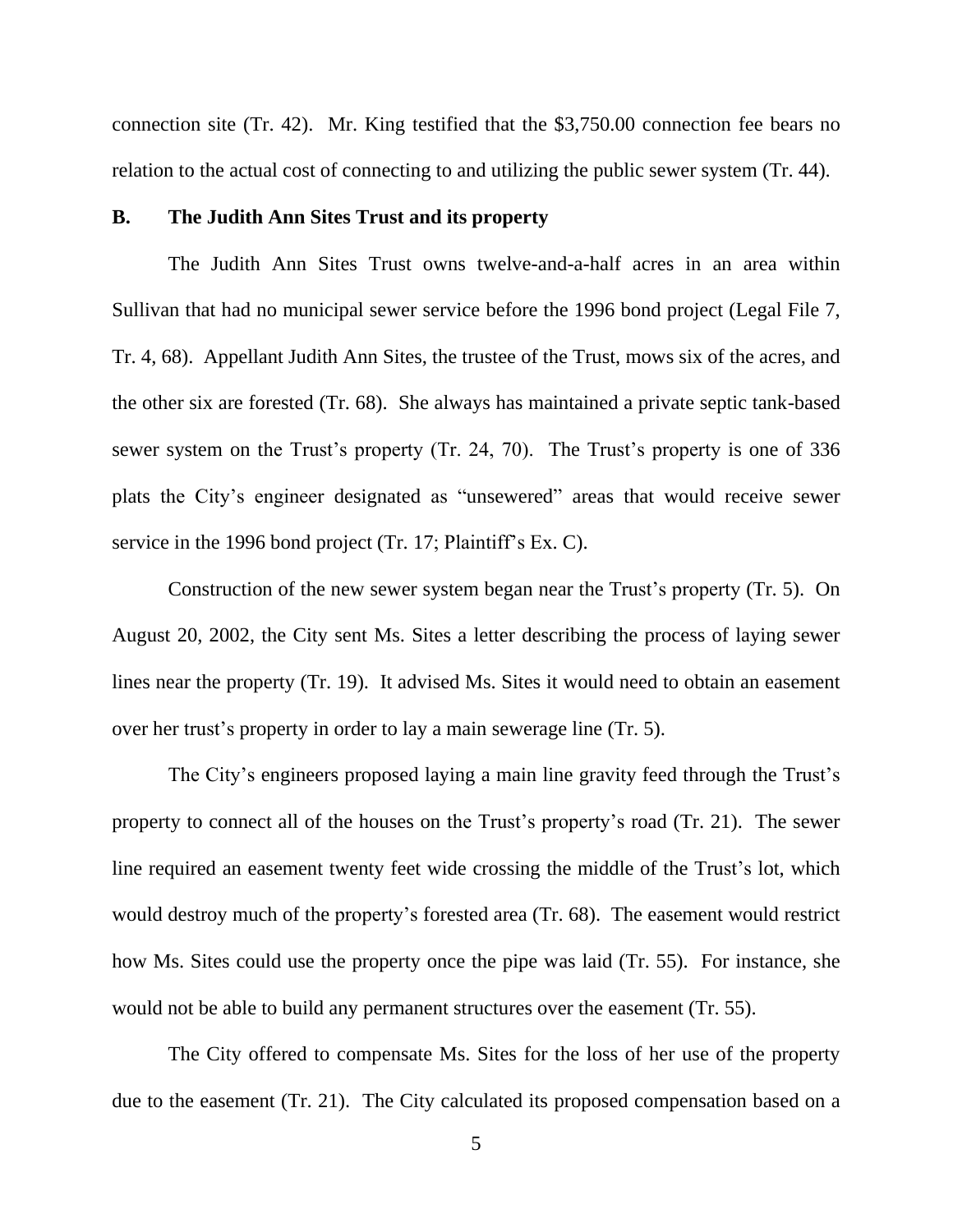flat rate per square foot, irrespective of the damage or loss a property owner might have suffered due to the installation of the sewer line (Tr. 36). If Ms. Sites agreed to the easement and the City"s proposed compensation, the Trust would have to pay the difference between the \$3,750.00 connection fee and that compensation (Tr. 21).

Ms. Sites did not agree to the easement (Tr. 23). In response, the City laid a gravity feed adjacent to the Trust"s property, rather than through it (Tr. 23). The eventual sewer line was located within one hundred feet of the Trust's property (Tr. 23).

After it had laid the sewer line, the City sent Ms. Sites a letter advising her that the installation was complete (Tr. 24). The letter stated she had 210 days from December 1, 2004, to connect her toilet system to the City"s main sewer line (Tr. 24). The City told her she would have to pay the \$3,750.00 gravity feed connection fee, plus any costs for labor and materials (Tr. 24).

Ms. Sites did not comply with the City's demands (Tr. 24, 70). Instead, she ignored them and continued to maintain her private, septic tank system (Tr. 24, 70).

The City's engineer, Robert Schaffer, estimated that the cost to connect a gravity line from Ms. Sites"s house to the main line adjacent to her property would be \$11,340.00, plus the \$3,750.00 gravity feed connection fee (Tr. 53). If Mr. Sites chose to build a gravity line from her septic tank to the main line, the cost would be approximately \$7,580.00, again plus the gravity feed connection fee (Tr. 53). Ms. Sites cannot connect to the City"s sewer system unless she pays the \$3,750.00 connection fee plus the costs of construction in either of these two scenarios (L.F. 20).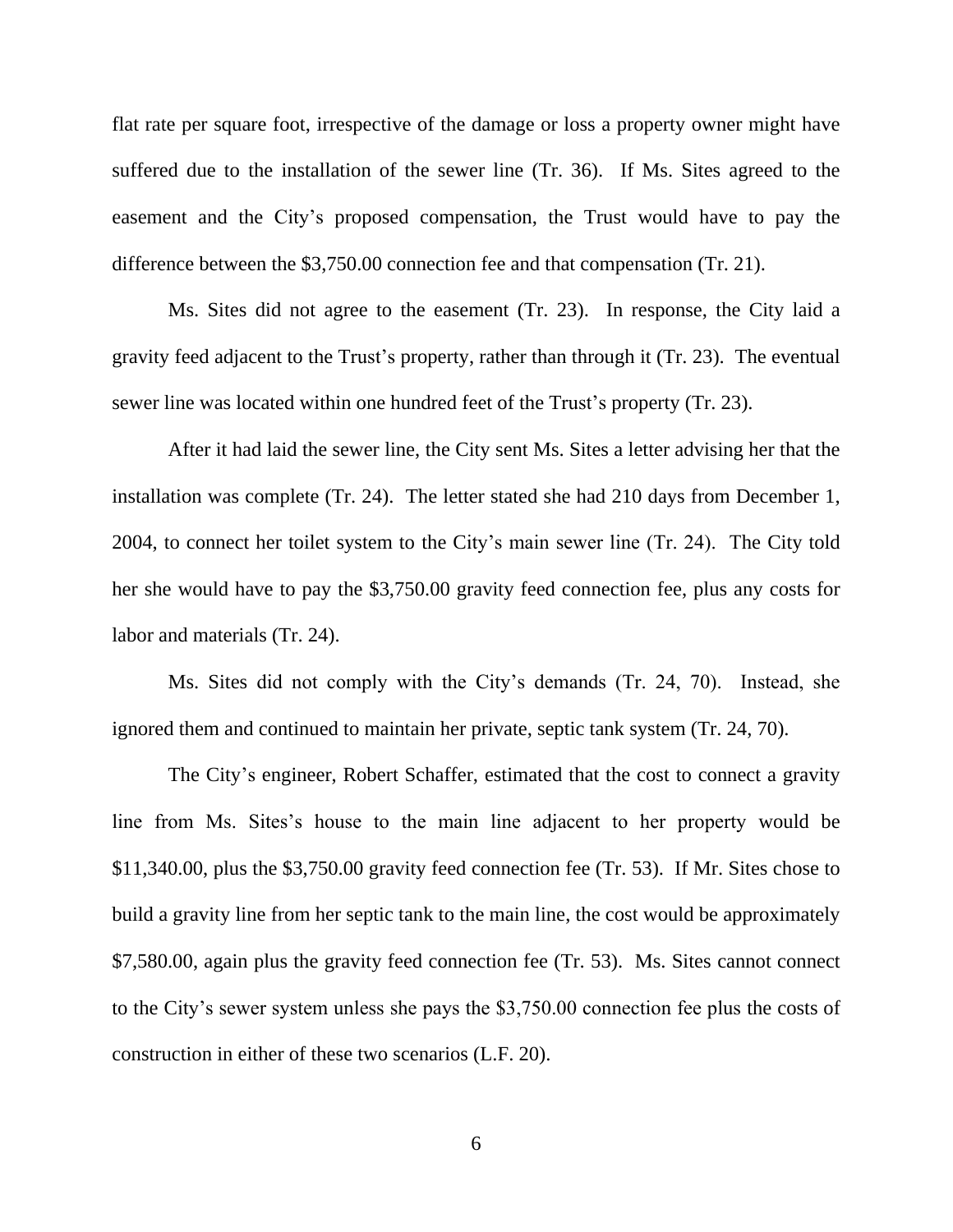## **C. Proceedings below**

On December 8, 2005, the City filed a Petition for Injunctive Relief against Ms. Sites in the Circuit Court of Crawford County, seeking to enjoin her from using a private septic tank system on the Trust's property, require her to connect to the new sewer line, and pay both the construction costs and Ordinance No. 2581"s \$3,750 fee (L.F. 7-10).

Ms. Sites answered that injunctive relief was improper because Ordinance No. 2581"s required fee to tap into the sewer line is unlawful (L.F. 20). *Inter alia*, she alleged that the imposition of the \$3,750.00 sewer connection fee in the newly sewered area is a special law where a general law could be made applicable, in violation of Mo. Const. art. III, § 40(30), placing her in a special classification of persons required to pay higher rates for access to the same public sewer system as the rest of the properties in the City using the same tap and materials (L.F. 20).

In reply, the City denied that Ordinance No. 2581 violated the Constitution (L.F. 23). It stated Ms. Sites was collaterally estopped from raising her arguments because of the Missouri Court of Appeals, Eastern District"s decision in *Larson v. City of Sullivan*, 92 S.W.3d 128 (Mo. App. 2002), and her arguments also were barred by laches (L.F. 24). The City then moved the trial court to strike Ms. Sites's answer for these same reasons (L.F. 26-27). On January 3, 2007, the court denied the City"s motion (L.F. 4).

The circuit court tried the case on March 25, 2008 (L.F. 5; Tr. 86). At trial, Ms. Site's central argument was that the higher fee class for the newly sewered area to which the City was attempting to subject her was a special law where a general law could have been made applicable, in violation of the Constitution, and thus was invalid (Tr. 6).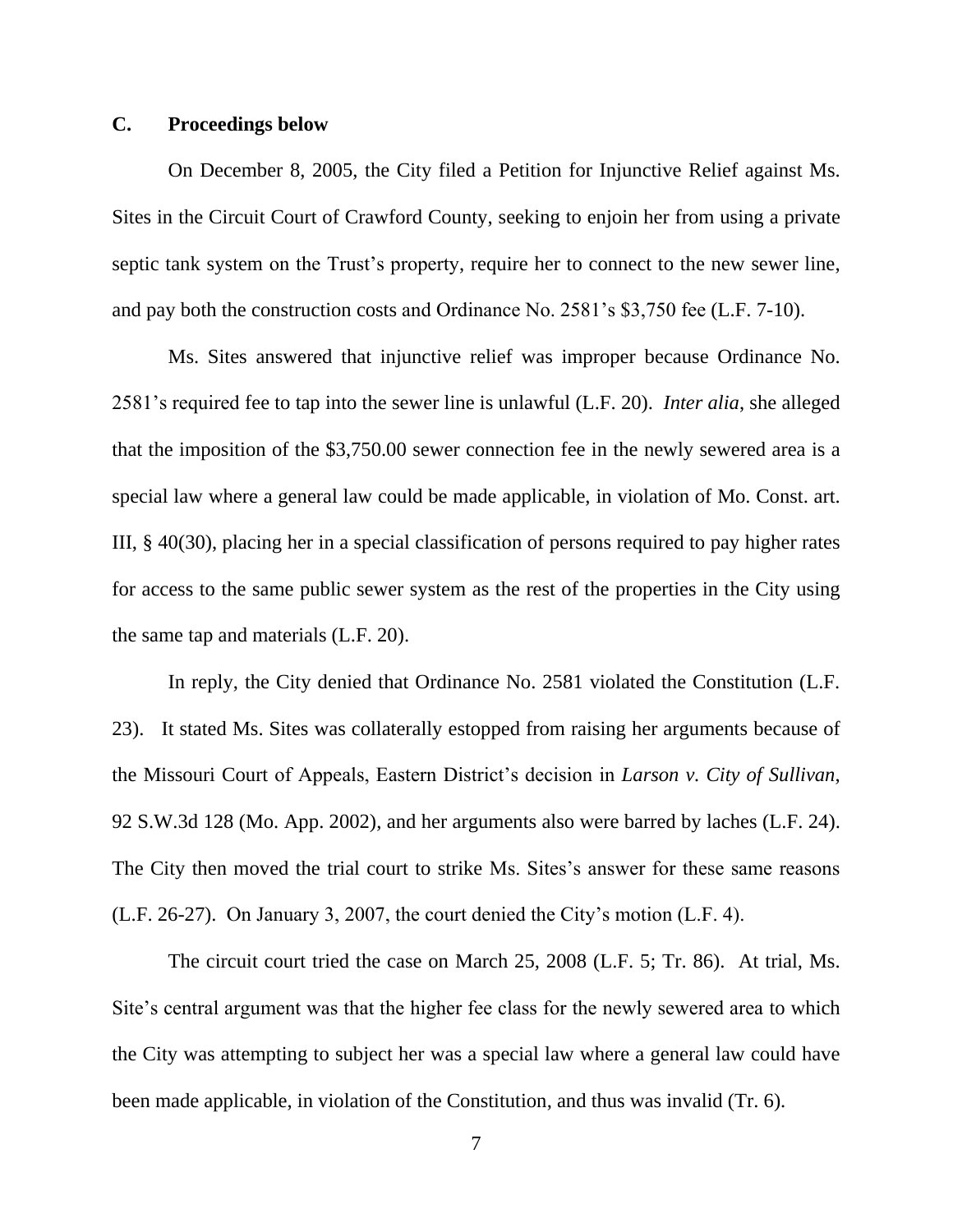On July 9, 2008, the trial court entered judgment in the City"s favor (L.F. 45; Appx. A1-4). Among its conclusions, it held "the imposition of sewer tap fees in the amount of \$3,750.00 does not violate Article III, Section 40 … of the Constitution of the State of Missouri" (L.F. 46; Appx. A3). It permanently enjoined Ms. Sites from discharging sewer effluent without connecting to the City's sewer system (L.F. 47; Appx. A4). The court ordered the City could enter Ms. Sites's property to connect her toilet system to its sewer (L.F. 47; Appx. A4). The court awarded the City \$3,750.00 in damages, the amount of the connection fee (L.F. 46-47; Appx. A3-A4). It held Ms. Sites liable for the costs of running the sewer line from her toilet system to the City"s main line (L.F. 46-47; Appx. A3-A4).

Ms. Sites timely appealed to this Court (L.F. 48), which designated the case No. 85956. On January 21, 2009, on Ms. Site"s motion, the Court transferred this appeal to Missouri Court of Appeals, Southern District. On March 31, 2010, the Court of Appeals issued an opinion reversing the judgment below in part and affirming it in part, and remanding the case to the trial court.

On June 29, 2010, this Court transferred this case.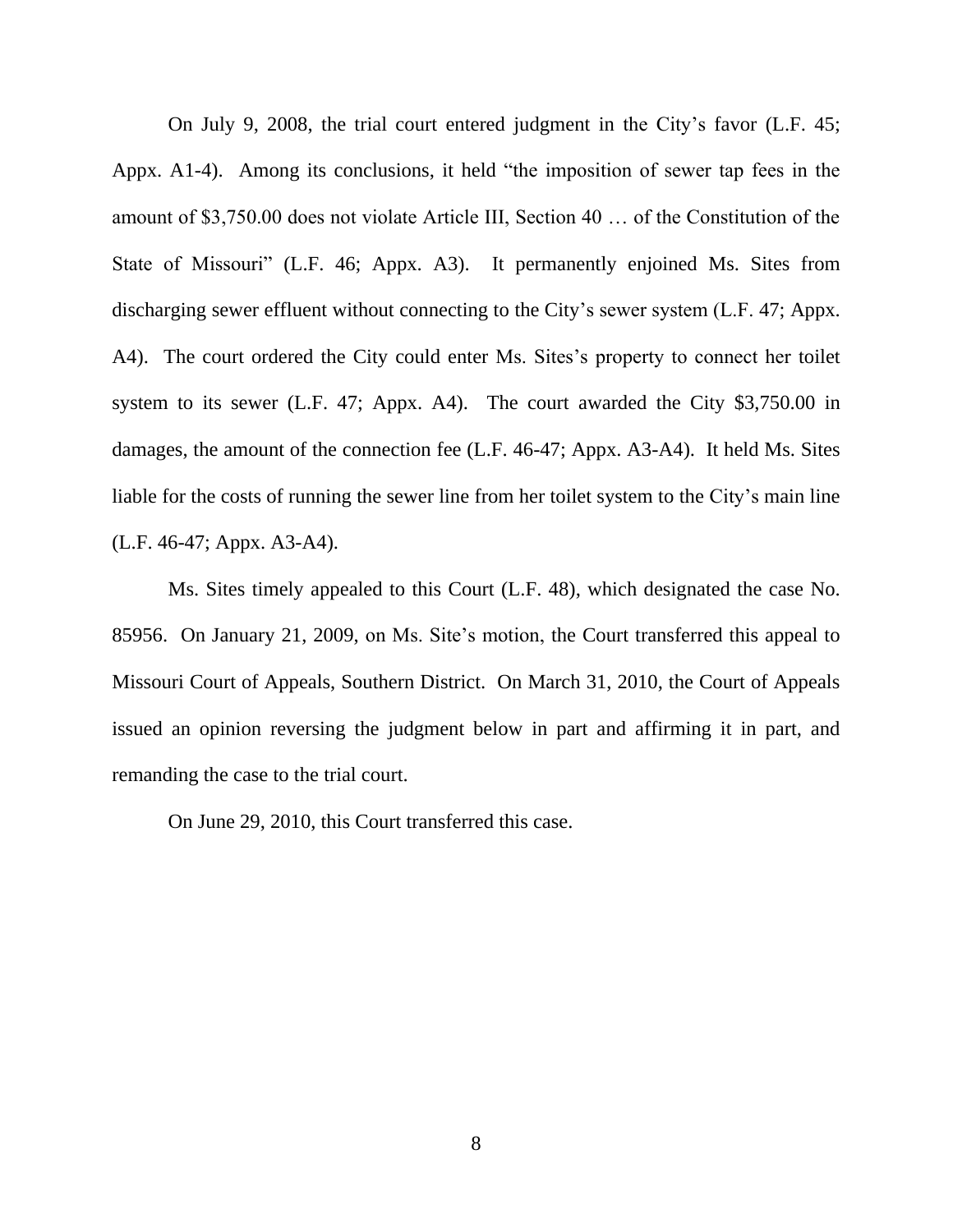### **Point Relied On**

The trial court erred in holding that City of Sullivan Ordinance No. 2581 is valid *because* the ordinance is a special law in violation of Mo. Const. art. III, § 40(30), and therefore is invalid *in that* the ordinance arbitrarily requires property owners near new sewer lines to pay a 750% higher fee to connect to those sewer lines than it does for owners of new properties near sewer lines existing at the time of the ordinance"s enactment to receive the same services using the same materials, and thus enacts a classification based on the immutable characteristics of historical and geographic facts.

*City of Springfield v. Sprint Spectrum, L.P.*, 203 S.W.3d 177 (Mo. banc 2006)

*Harris v. Mo. Gaming Comm'n*, 869 S.W.2d 58 (Mo. banc 1994)

*Tillis v. City of Branson*, 945 S.W.2d 447 (Mo. banc 1997)

*Sch. Dist. of Riverview Gardens v. St. Louis County*, 816 S.W.2d 219 (Mo. banc 1991)

Mo. Const. art. III, § 40(30)

City of Sullivan Ordinance No. 2581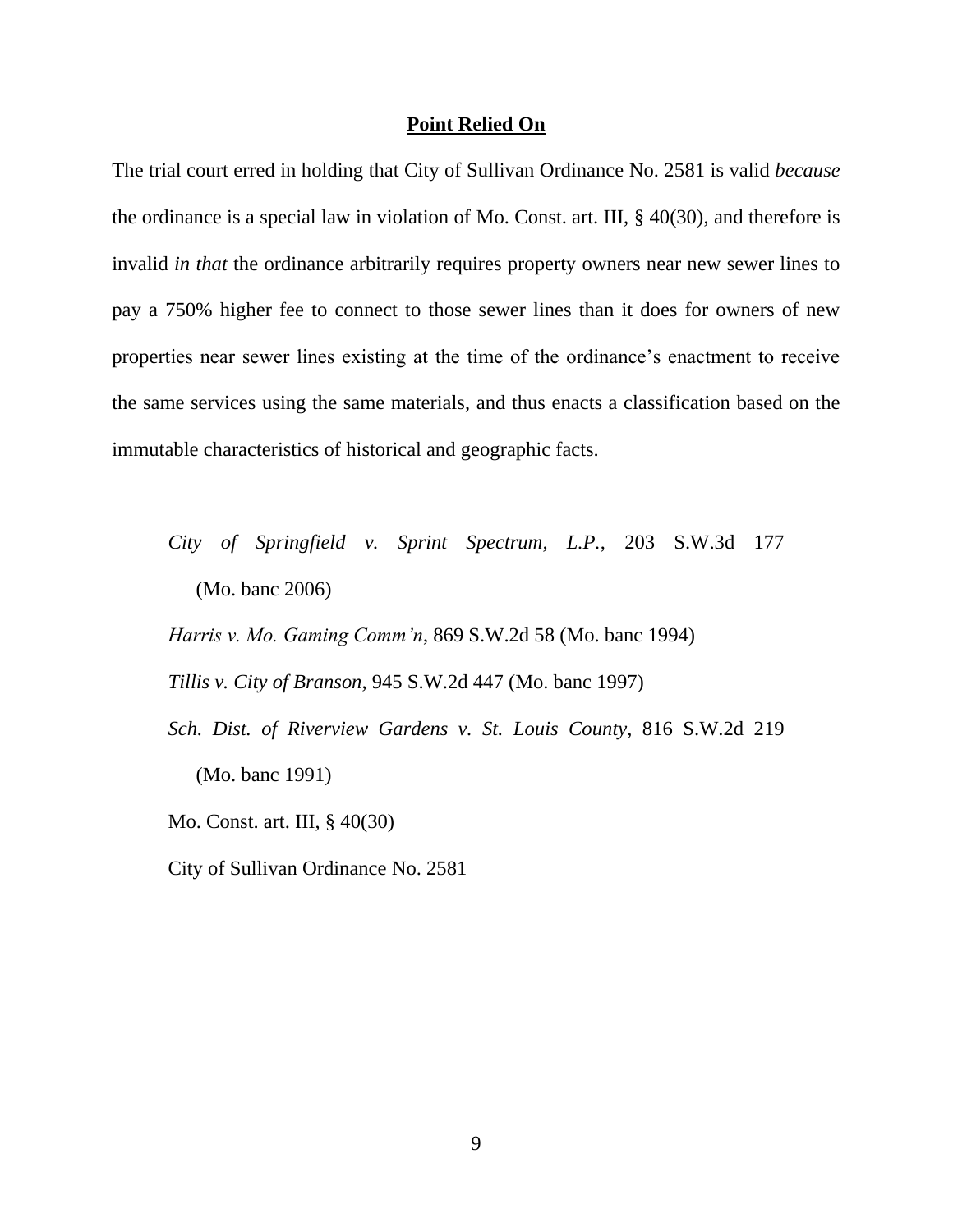### **Argument**

The trial court erred in holding that City of Sullivan Ordinance No. 2581 is valid *because* the ordinance is a special law in violation of Mo. Const. art. III, § 40(30), and therefore is invalid *in that* the ordinance arbitrarily requires property owners near new sewer lines to pay a 750% higher fee to connect to those sewer lines than it does for owners of new properties near sewer lines existing at the time of the ordinance"s enactment to receive the same services using the same materials, and thus enacts a classification based on the immutable characteristics of historical and geographic facts.

## Standard of Review

The Constitutional validity of a municipal ordinance is a question of law that this Court reviews *de novo*. *State ex rel. Sunshine Enters. of Mo., Inc. v. Bd. of Adjustment of the City of St. Ann*, 64 S.W.3d 310, 314 (Mo. banc 2002). When the Constitutionality of a municipal ordinance under Mo. Const. art. III, § 40(30), is at issue, that Constitutional provision specifically provides that the issue is a "judicial question to be judicially determined without regard to any legislative assertion on that subject."

This case was tried by a court, rather than a jury. Thus, the judgment below "will be affirmed unless there is no substantial evidence to support it, it is against the weight of the evidence, or it erroneously declares or applies the law." *Hightower v. Myers*, 304 S.W.3d 727, 731-32 (Mo. banc 2010) (citing *Murphy v. Carron*, 536 S.W.2d 30, 32 (Mo. banc 1976)). The Court "views the evidence and permissible inferences drawn from the evidence in the light most favorable to the judgment." *Id.* at 732.

\* \* \*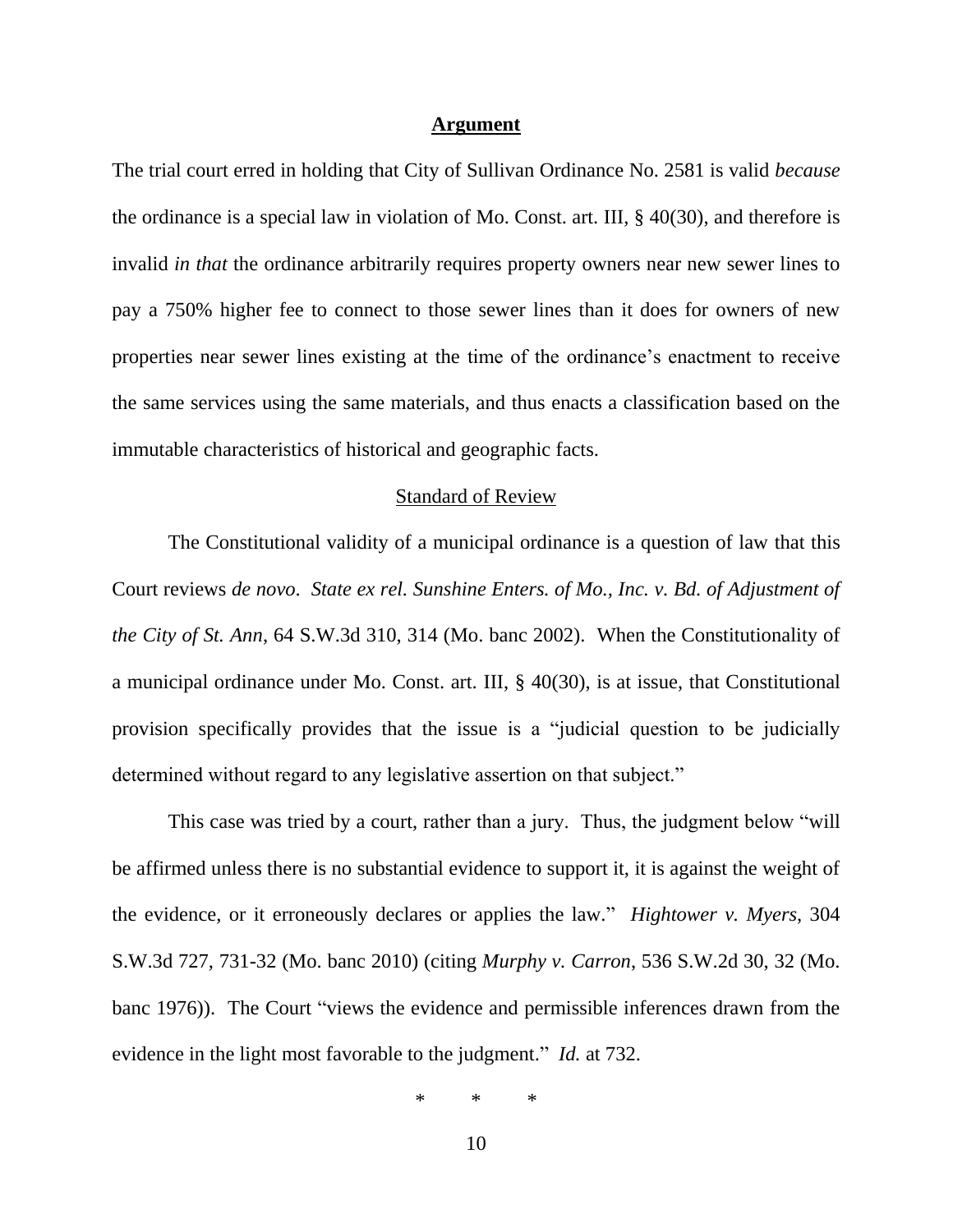The Constitution of Missouri prohibits enacting any special law where a general law can be made applicable. This Court consistently has interpreted this provision as barring any law that creates a fixed class based on immutable characteristics such as geographic location and historical facts where a general class could apply to meet the law"s purpose. City of Sullivan Ordinance No. 2581 requires property owners connecting to the City"s sewer lines constructed after 1996 to pay a connection permit fee of at least \$3,750.00, plus the costs of installation. For property owners connecting to any other City sewer lines, however, the ordinance only mandates they pay \$500.00 and do not have to pay the costs of installation. The City's code administrator testified that both the \$3,750.00 payers and the \$500.00 payers receive the same sewer tap and sewer services using the same materials. Nonetheless, the trial court held the higher fee class was not a special law where a general law could be made applicable. Was this error?

# **A. Standards for analyzing whether a law is a special law where a general law could be made applicable.**

Appellant Judith Sites challenges the validity of City of Sullivan Ordinance No. 2581 under Mo. Const. art. III, § 40(30), the "Special Laws Clause," which provides:

The general assembly shall not pass any local or special law:

(30) where a general law can be made applicable, and whether a general law could have been made applicable is a judicial question to be judicially determined without regard to any legislative assertion on that subject.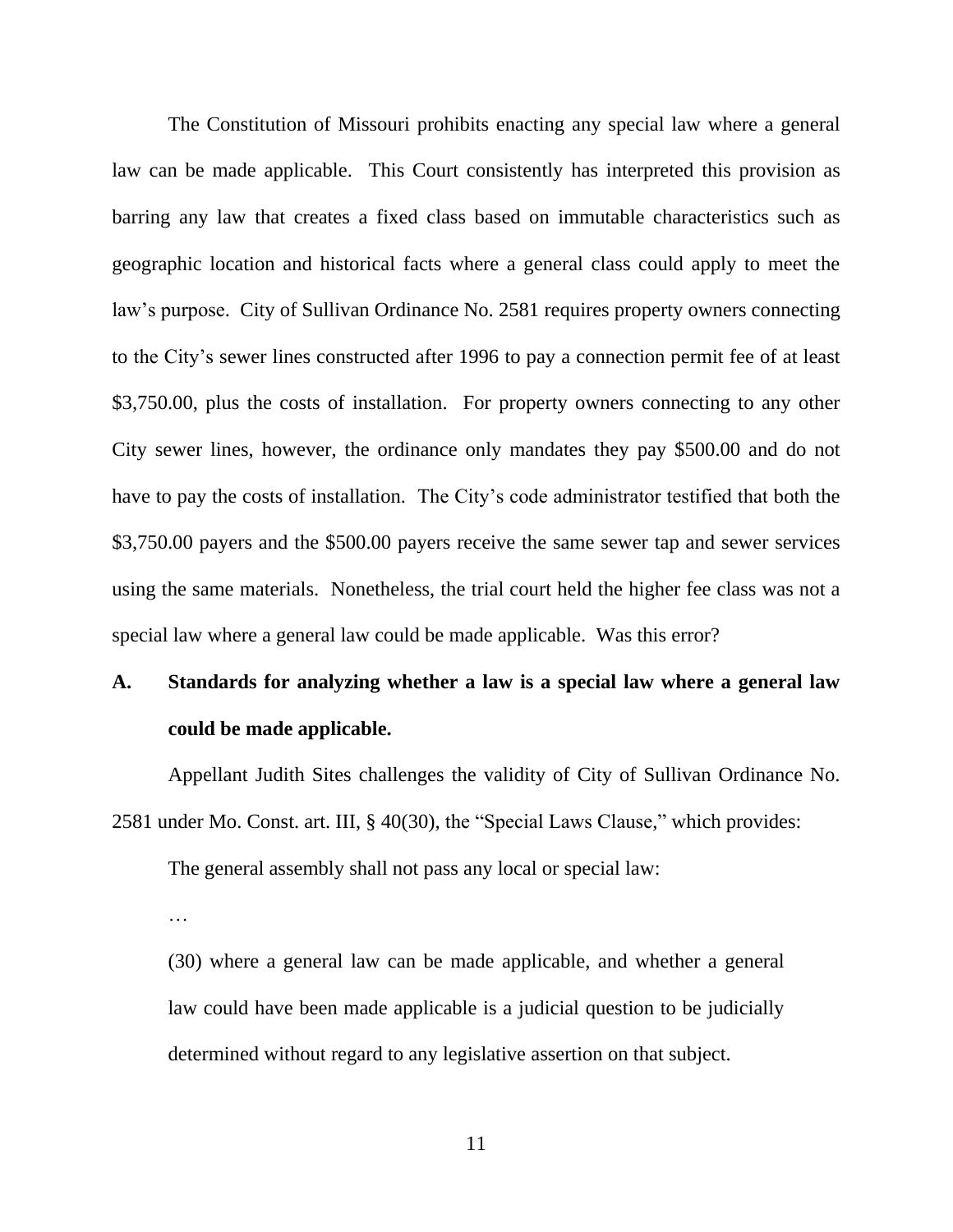This provision "applies to city ordinances as well as to state laws." *McCaig v. Kansas City*, 256 S.W.2d 815, 816 (Mo. banc 1953).

What today is art. III, § 40(30) first appeared in the Constitution of 1865, although it did not then include the final portion prohibiting judicial deference to the legislature. *City of Springfield v. Smith*, 19 S.W.2d 1, 4 (Mo. banc 1929). As a result, despite the Special Laws Clause as it then existed, courts tended "to defer very largely and in some instances entirely, to the wisdom of the Legislature in matters of classification." *Id.*

In the Constitution of 1875, the people of Missouri amended this provision to insert its final clause, thereby ensuring "that the express constitutional language should control and that such questions were to be determined by the courts" without any regard to why the enacting body created the classification it did. *Id.* (citing *Henderson v. Koenig*, 68 S.W. 72, 76 (Mo. banc 1902)). This change means that courts cannot

dodge the question by modestly referring to the wisdom of the law-giver as to the soundness of the classification or that it may hide behind a presumption, if to the judicial mind unreasonableness as to classification appears. But it does mean (unless the ["judicially determined"] clause is to be held meaningless) that the judiciary shall use its own processes of logic in determining the presence or absence of reasonableness or unreasonableness in the given classification.

*Id.* at 3.

The longstanding law of Missouri is that "a general law is a "statute which relates to persons or things as a class."" *City of Sprinfield v. Sprint Spectrum, L.P.*, 203 S.W.3d

12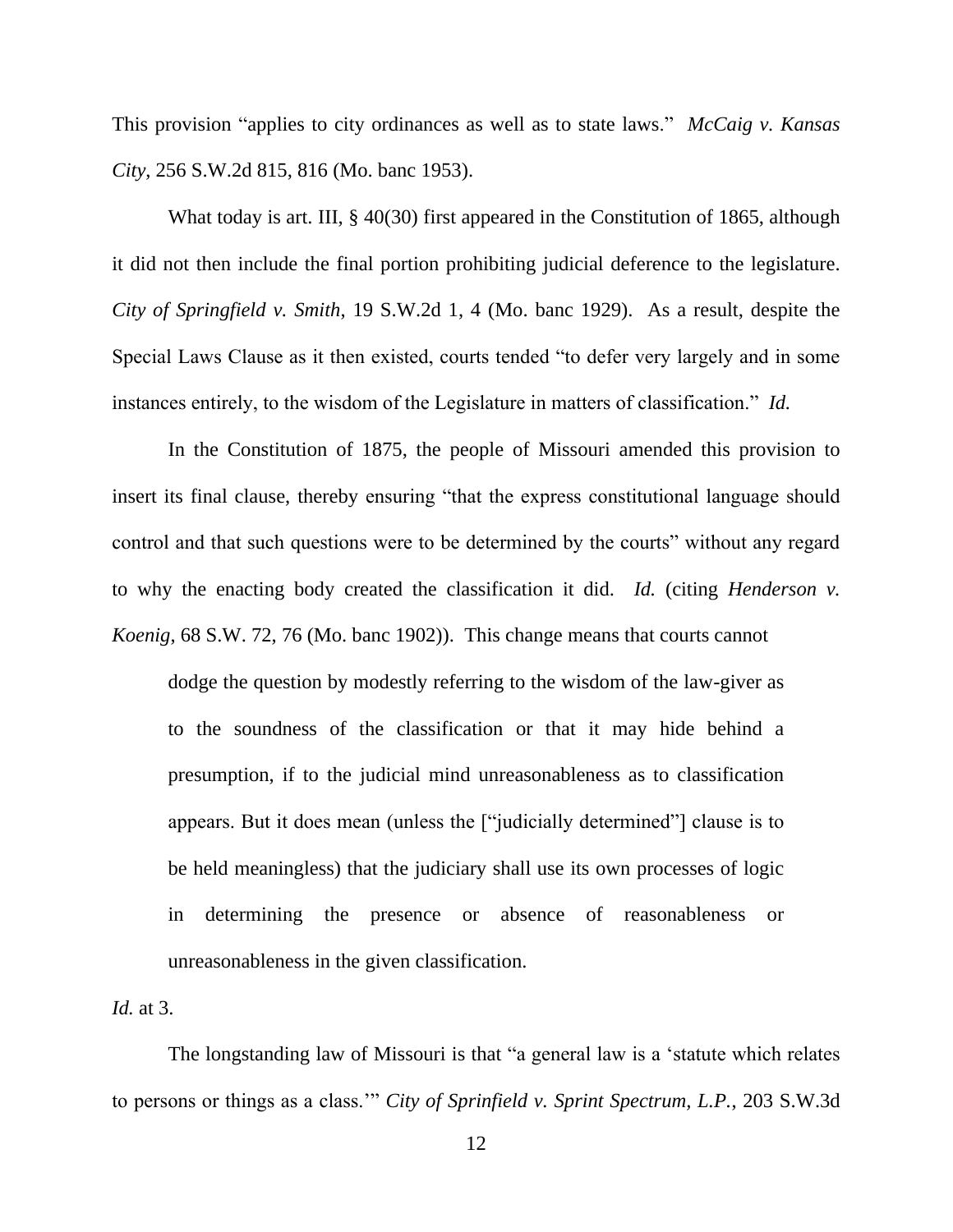177, 184 (Mo. banc 2006) (quoting *Reals v. Courson*, 164 S.W.2d 306, 307 (Mo. 1942)). Conversely, "a statute which relates to *particular* persons or things of a class is special." *Reals*, 164 S.W.2d at 307-08 (emphasis added). Special laws "do not embrace all of the class to which they are naturally related." *Id.* at 308.

"The test of a special law is the appropriateness of its provisions to the objects that it excludes. It is not, therefore, what a law includes, that makes it special, but what it excludes." *McKaig*, 256 S.W.2d at 817. Thus, "a law may not include less than all who are similarly situated. If it does, it is special, and therefore invalid, because it omits a part of those which in the nature of things the reason of the law includes." *Id.* at 818. It is "not enough," though, to demonstrate merely this; "in order to find the statute invalid as a special law, it must be found that members of the stated class are omitted "whose relationship to the subject matter cannot by reason be distinguished from that of those included."" *Blaske v. Smith & Entzeroth, Inc.*, 821 S.W.2d 822, 831 (Mo. banc 1991) (quoting *State v. County Court of Greene County*, 667 S.W.2d 409, 412 (Mo. banc 1984)).

While weighing whether a law is a special law involves many of "the same principles and considerations that are involved in determining whether the statute violates Equal Protection in a situation where neither a fundamental right nor a suspect class is involved, i.e. where a Rational Basis Test applies," *id.* at 832, the test for special laws is not precisely the same as the pure Rational Basis Test used in Equal Protection analysis. For, unlike Equal Protection or Due Process, "where the test is whether the legislative classification rests upon some difference which bears a reasonable and just relation to the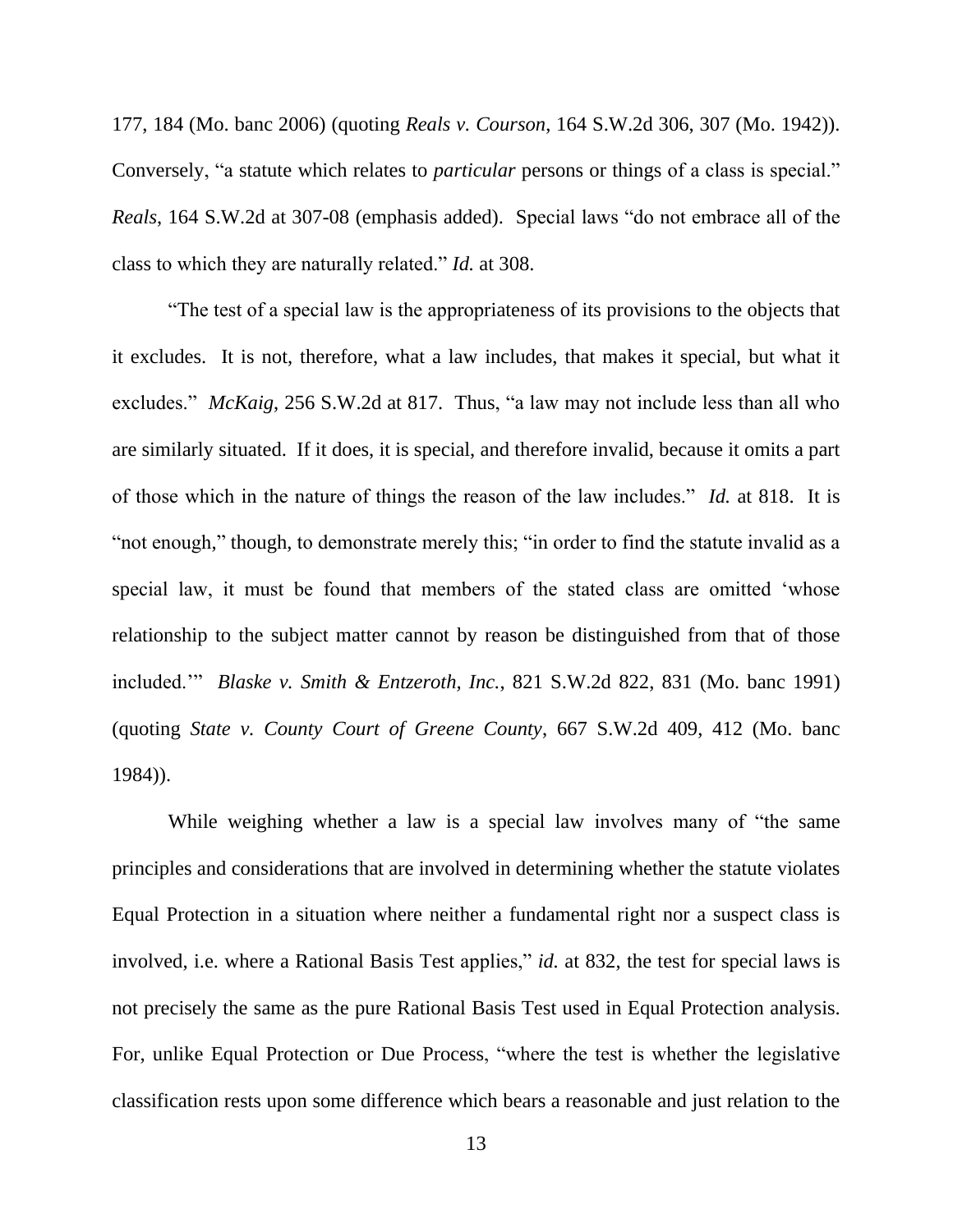Act in respect to which the classification is proposed," the question in analyzing whether a law is a special law where a general law could apply "is whether, *considering the purposes of the Act*, a general law could have been made applicable." *Borden Co. v. Thomason*, 353 S.W.2d 735, 763 (Mo. banc 1962) (emphasis in the original).

As the Supreme Court of Nebraska<sup>1</sup> recently observed:

Special legislation analysis is similar to an Equal Protection analysis, and often the two are discussed together because, at times, both issues can be decided on the same facts. As a result, language normally applied to an Equal Protection analysis is sometimes used to help explain the reasoning employed under a special legislation analysis. But the focus of each test is different. The analysis under a special legislation inquiry focuses on the Legislature's purpose in creating the class and asks if there is a substantial difference of circumstances to suggest the expediency of diverse legislation. This is different from an Equal Protection analysis under which the state interest in legislation is compared to the statutory means selected by the Legislature to accomplish that purpose.

*Hug v. City of Omaha*, 749 N.W.2d 884, 890 (Neb. 2008).

 $\overline{a}$ 

Whereas the Rational Basis Test asks "whether the challenged state action rationally furthers a legitimate state purpose or interest," *San Antonio Indep. Sch. Dist. v.* 

 $<sup>1</sup>$  Nebraska's Special Laws Clause is virtually identical to Missouri's: "where a general</sup> law can be made applicable, no special law shall be enacted." Neb. Const. art. III, § 18.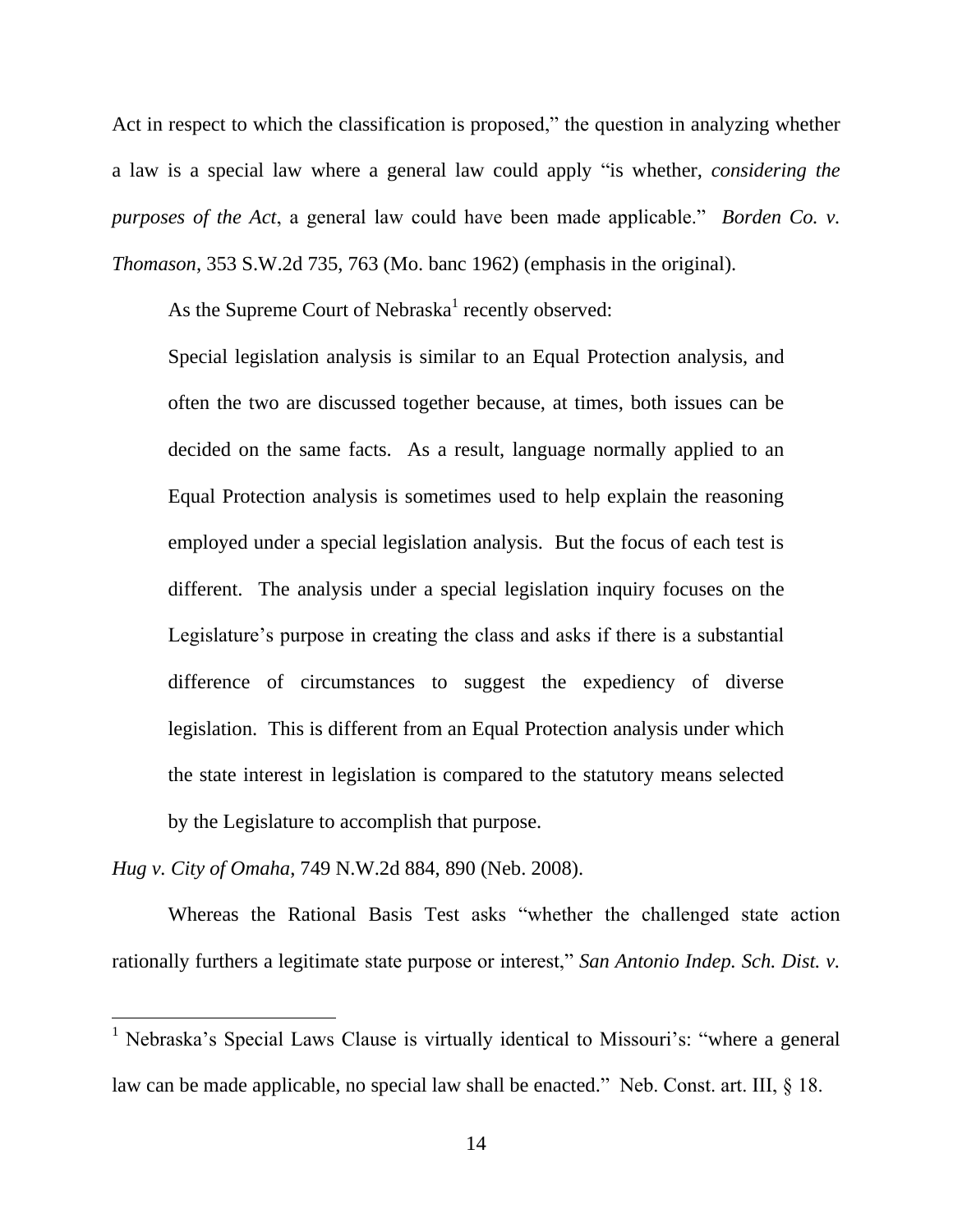*Rodriguez*, 411 U.S. 1, 56 (1974), Missouri's Special Laws Clause analysis asks whether "members of the stated class are omitted "whose relationship to the subject-matter cannot by reason be distinguished from that of those included."" *Blaske*, 821 S.W.2d at 831 (quoting *County Court*, 667 S.W.2d at 412).

So, the Rational Basis Test and the special laws test are different. They do not ask the same question. The Rational Basis Test is a far looser standard than the special laws test. A special classification may be rationally related to a legitimate state purpose but still have an indistinguishable relationship to the purpose of the law from those who are excluded. *Borden*, 353 S.W.2d at 763.

A law relating "to particular persons or things of a class is special, and that classification does not depend on numbers." *Sch. Dist. of Riverview Gardens v. St. Louis County*, 816 S.W.2d 219, 221 (Mo. banc 1991) (quoting *State ex rel. Lionberger v. Tolle*, 71 Mo. 645, 650 (1880) (quoting *Wheeler v. Phila.*, 77 Pa. 338, 348 (1875))). A facially special law is presumed unconstitutional and will be invalid unless the party defending the law can show "the vice sought to be corrected, they duty imposed, or the permission granted is so unique to the persons, places, or things classified that a generally applicable law could not achieve the same result. *Id.*

As such, analyzing a law"s constitutionality under the Special Laws Clause is a two-step process. First, "does the [challenged law] constitute a "special law" under" Mo. Const. art. III, § 40(30)? *Sprint Spectrum,* 203 S.W.3d at 182. Second, "if so, has [the party defending the law] met its burden of showing a substantial justification for adoption of this law rather than a generally applicable law"? *Id*.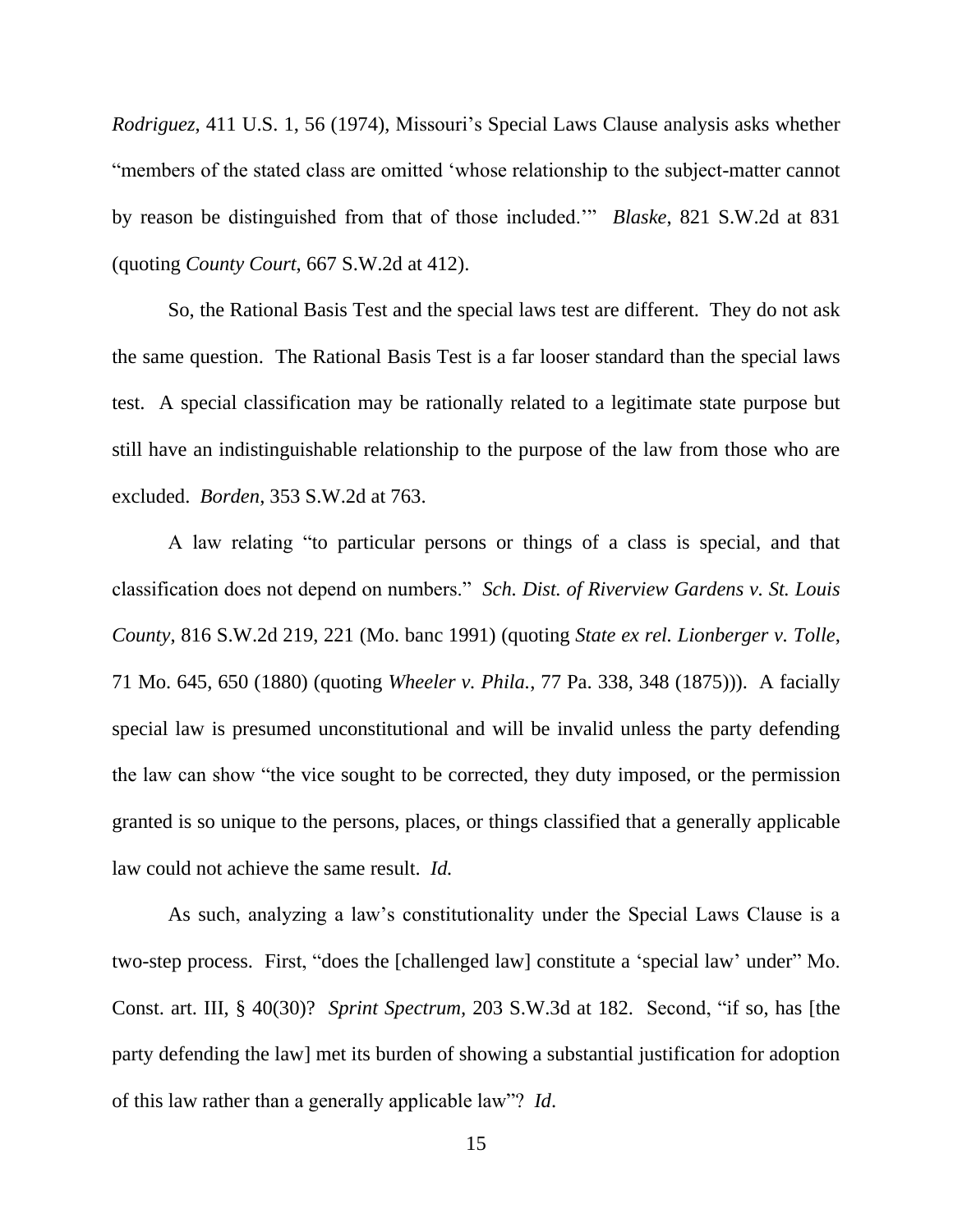In this case, the higher fee class of the City"s Ordinance No. 2581 constitutes a special law under the Constitution, and must be presumed unconstitutional. Further, the City has no substantial justification for levying a 750% higher sewer connection fee on residents of the newly sewered area to receive the same sewer service, tap, and materials as residents of the previously sewered area. The ordinance"s higher fee class is invalid.

# **B. The ordinance's 750% higher fee classification for some new sewer connectors is facially special and thus must be presumed unconstitutional.**

Missouri's general test for whether a law is facially special is "the rule of 'openendedness,"" which originated in *Walters v. City of St. Louis*, 259 S.W.2d 377, 382 (Mo. banc 1953). Under this test, if a law sets a class based on closed-ended characteristics, such as "historical facts, geography, or other immutable characteristics," it is presumed unconstitutional, and the burden shifts to the lawmaker to show a substantial justification for enacting a special law, rather than a general law. *Doe v. Phillips*, 194 S.W.3d 833, 849 (Mo. banc 2006).

A classification is closed-ended and therefore facially special when it is "impossible" that the status of members of the class could change. *Sprint Spectrum*, 203 S.W.3d at 186 (holding a law applying only to certain cities was facially special because it was "impossible for the status of the excluded cities to change"). "The focus is not on the size of the class comprehended by the legislation. Rather, the issue is the nature of the factors used in arriving at that class." *Id.* Closed-ended classifications are based on factors that are "set, solid, and fixed." *Id.*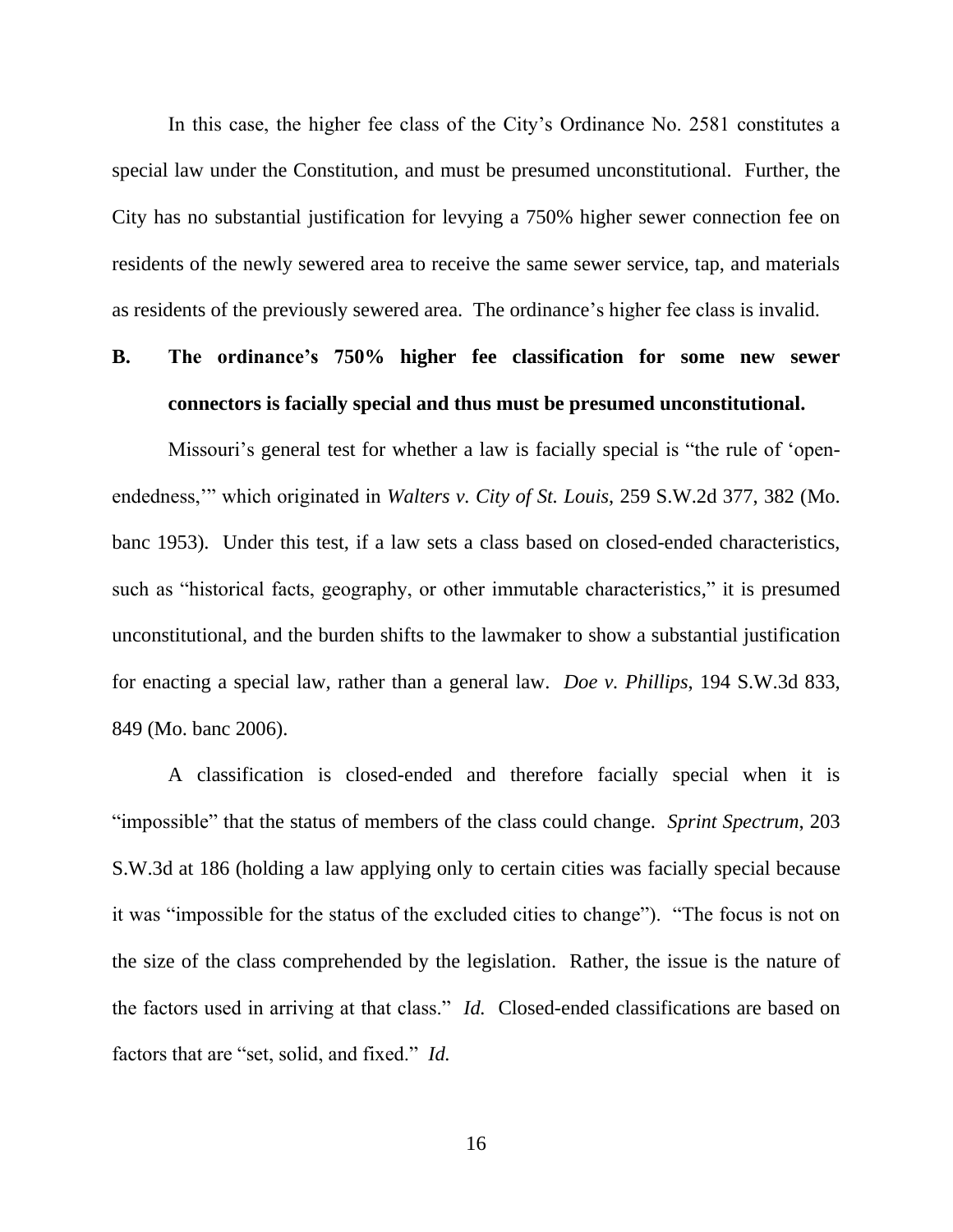The classification at issue in this case is plainly closed-ended and thus facially special. The City's Ordinance No. 2581 provides that there

shall be two (2) classifications for user fees on connection of sewer permits:

c. Class One:

 $\overline{a}$ 

- 5) Type A. A four inch (4") sewer tap, and
- 6) Type B. A sewer tap in excess of four inches (4").

A permit and inspection fee of \$60.00 for a Type A Sewer Connection or \$75.00 for a Type B Sewer Connection shall be paid to the City Collector at the time the application is filed to cover the material and equipment cost required to make said tap.<sup>2</sup>

- d. Class Two (1996 Revenue Bond Projects):
	- 7) Type A. A gravity connection, and
	- 8) Type B. A pressure connection (grinder pump).

A permit and inspection fee of \$3,750.00 for a Type A Sewer Connection or \$4,250.00 for a Type B Sewer Connection shall be paid to the City Collector at the time the application is filed to cover the material and equipment cost to make said tap. Sewer connections made after the completion of the unsewered areas identified in the 1996 Revenue Bond are subject to a permit and inspection fee inflation adjustment (consumer price

 $2^{2}$  By the time of trial, a new ordinance had increased this \$60.00 fee to \$500.00 (Tr. 31-32).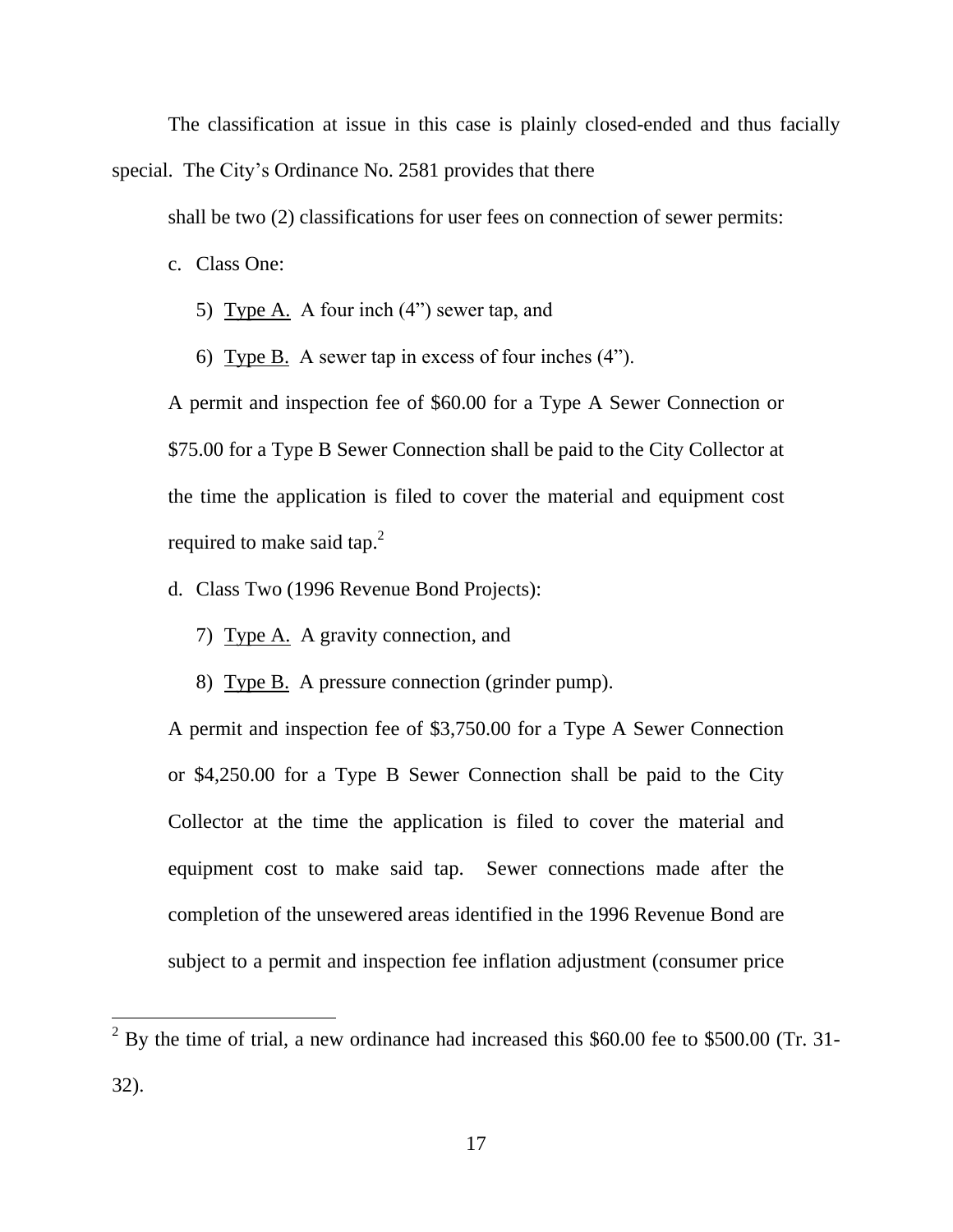index) calculated from the date of completion of the unsewered areas identified in the 1996 Revenue Bond to the date of permit for the connection.

### (Defendant"s Ex. A; Appx. A32).

Thus, for sewer connection fee purposes, the ordinance divides all properties within Sullivan into one of two classes: (1) "previously sewered areas," to which existing sewer lines extended before the Ordinance; and (2) "newly sewered areas" where the new sewer lines financed by the 1996 revenue bond would go (Tr. 30-31; Plaintiff's Ex. C). As the City's code administrator testified, property owners in both areas receive the same sewer service, tap, and materials (Tr. 39-40).

The City's Code of Ordinances requires that all owners of property located within 100 feet of the municipal sewer system connect to it (L.F. 8). If a property in one of the previously sewered areas needs to connect to the sewer lines near it – for example, if a new residence is constructed on a previously vacant lot – then under Ordinance No. 2581 its owner must pay a connection fee of \$500.00 (Tr. 31). Conversely, if a property in one of the new sewered areas needs to connect to the sewer lines near it, as the City requires of Ms. Sites, the ordinance charges its owner at least \$3,750.00 (Tr. 33; Defendant"s Ex. A; Appx. A32).

The ordinance's sewer fee classifications are facially special because they are based on immutable geographic characteristics and historical facts. Whether a property is located in a previously sewered or newly sewered area is "set, solid, and fixed." The classes are not open-ended, because they cannot ever change. If a property is located in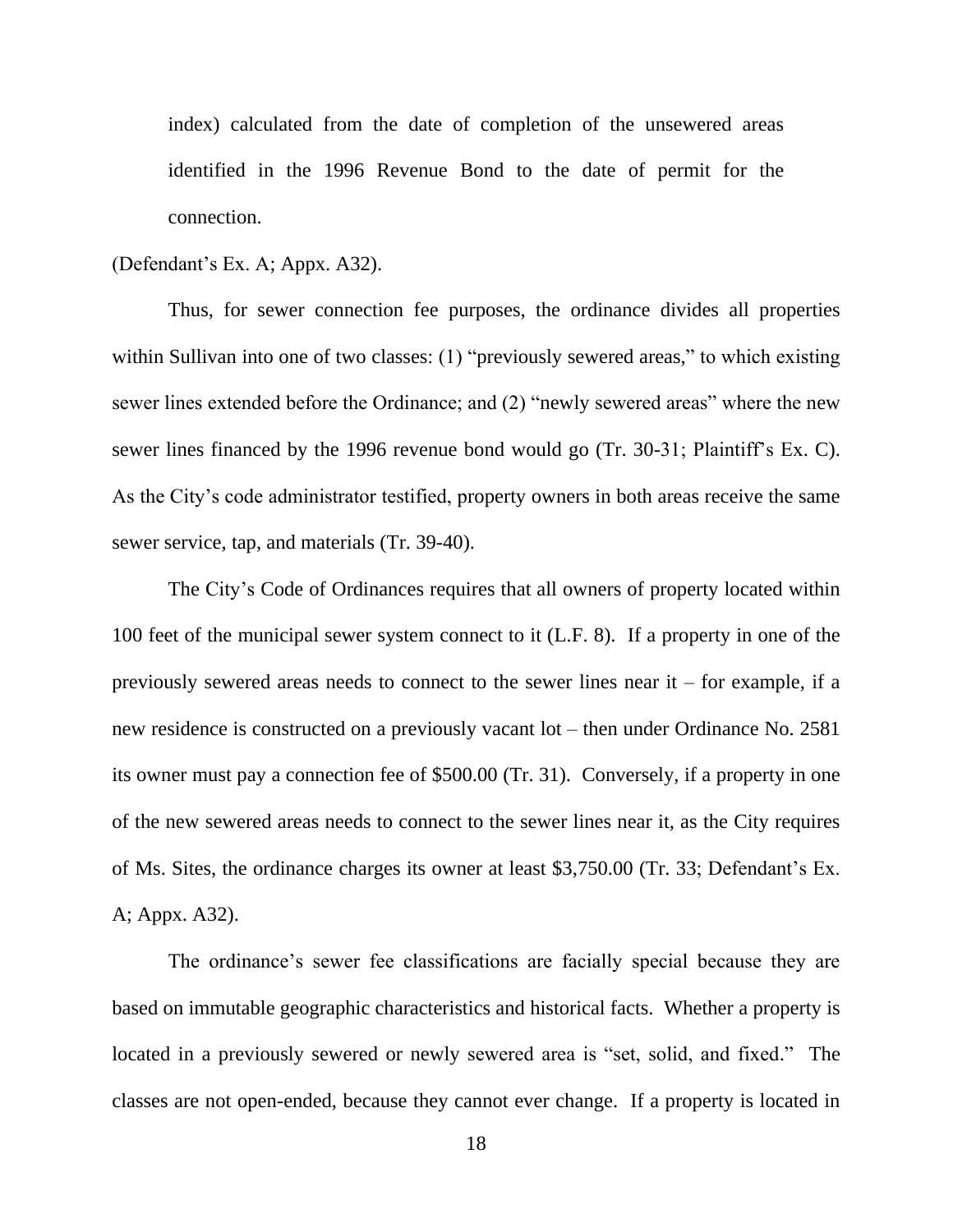an area that had municipal sewer service before the 1996 bond projects, its owner"s required permit and inspection fee is \$500.00 – period. If a property is located in an area that did not have municipal sewer service prior to the 1996 bond issue, however, the owner's permit and inspection fee is at least \$3,750.00. Properties located in the newly sewered areas subject to the special, 750% higher fee will never be properties in the previously sewered areas subject to the lesser fee.

Over the Special Laws Clause"s 145-year history, this Court has declared invalid numerous other laws that, like this ordinance, also treated fixed, particular persons or things of a class disparately than members of those persons" or things" general class. In this case, the ordinance does so based on both fixed geographical and fixed historical characteristics. This Court has long held that basing a subclass on these types of fixed characteristics renders a law facially special, and thus presumptively unconstitutional.

Many cases in which the Court found a law to be unconstitutionally special have involved disparate treatment of classes based on geography. In *Riverview Gardens*, a state statute established "different procedures for adjusting *ad valorem* taxes in political subdivisions in St. Louis County and the City of St. Louis than appl[ied] to political subdivisions elsewhere in Missouri." 816 S.W.2d at 220. Political subdivisions in other counties could raise the taxes by legislation, but those in St. Louis City and County could do so only by referendum. *Id.* This Court held the statute "constitute[d] special legislation." *Id.* at 222. While the statute purported "to establish a procedure … applicable to each of the political subdivisions of the state," within those "general provisions are exceptions for political subdivisions "the greater part of which is located in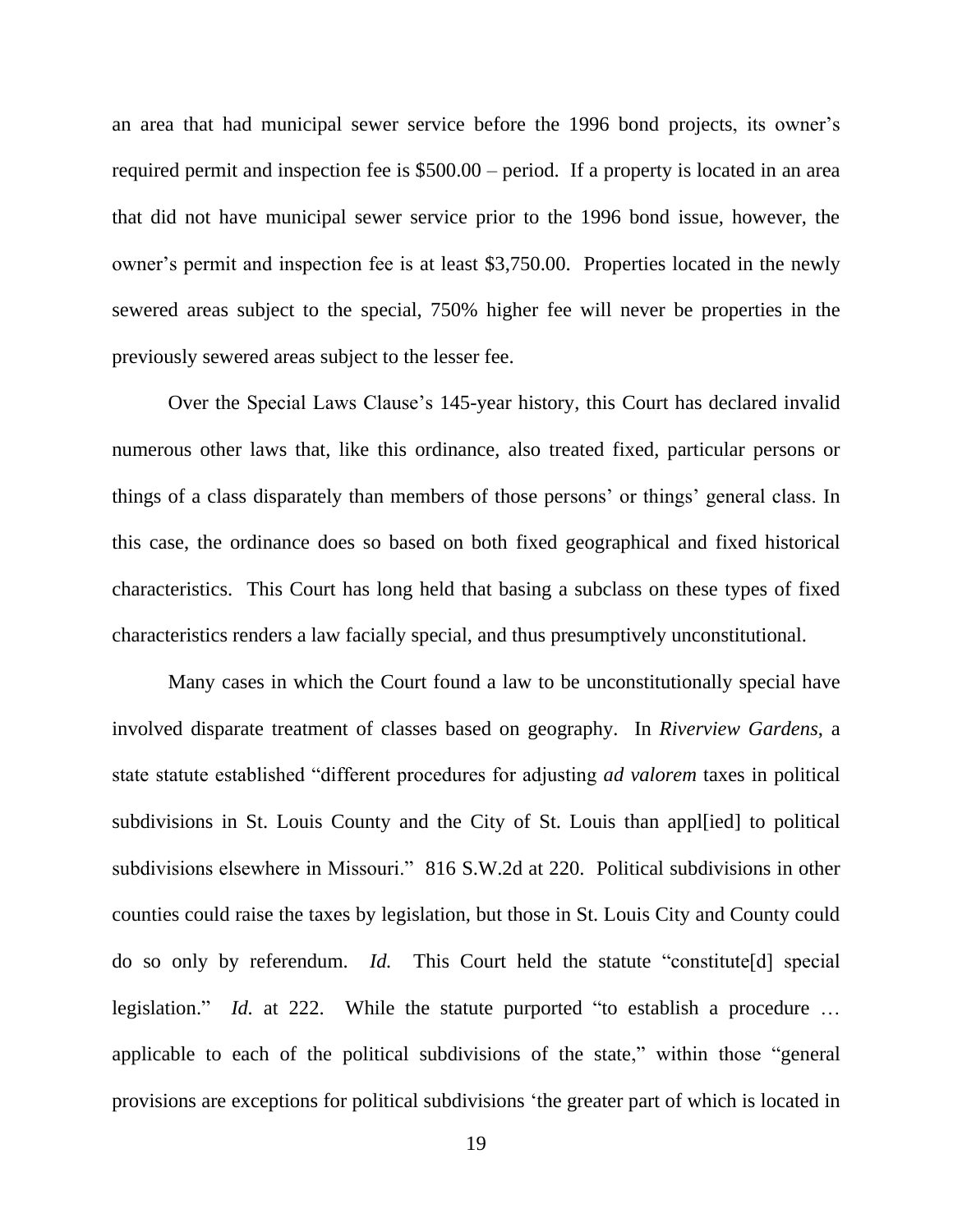first class charter counties adjoining any city not within a county or any city not within a county."" *Id.* A general law could have been enacted, because "the procedures for reassessment imposed generally under [the statute] could apply equally well to the political subdivisions located in" St. Louis City and County. *Id.* The State had enacted a special law where a general law could have been applied. *Id.* The Court invalidated the disparate treatment for St. Louis and severed the special subclass from the general statute. *Id.* at 223.

In *Harris v. Mo. Gaming Comm'n*, a statute regulated the appearance and docking requirements for riverboat casinos generally throughout Missouri, but then exempted riverboats located in a specific geographic location: those near the Eads Bridge in downtown St. Louis. 869 S.W.2d 58, 60 (Mo. banc 1994). This Court held that this separate classification was a facially special law based on closed-ended geographical characteristics, because the exemption was geographically limited to riverboats near the Eads Bridge, despite the otherwise statewide applicability of the law. *Id.* Because the law was facially special, it was presumptively unconstitutional. *Id.*

In *Tillis v. City of Branson*, the Court also invalidated a law as special that treated something differently based on its geography. 945 S.W.2d 447, 449 (Mo. banc 1997). A state law created a Missouri Tourism Tax that applied to municipalities containing "less than five thousand inhabitants and with more than five thousand hotel and motel rooms inside the municipal limits and which is located in a county that borders the state of Arkansas." *Id.* The only city that fit those specifications was the City of Branson. *Id.* But the law was facially special not because it only applied to Branson, but because it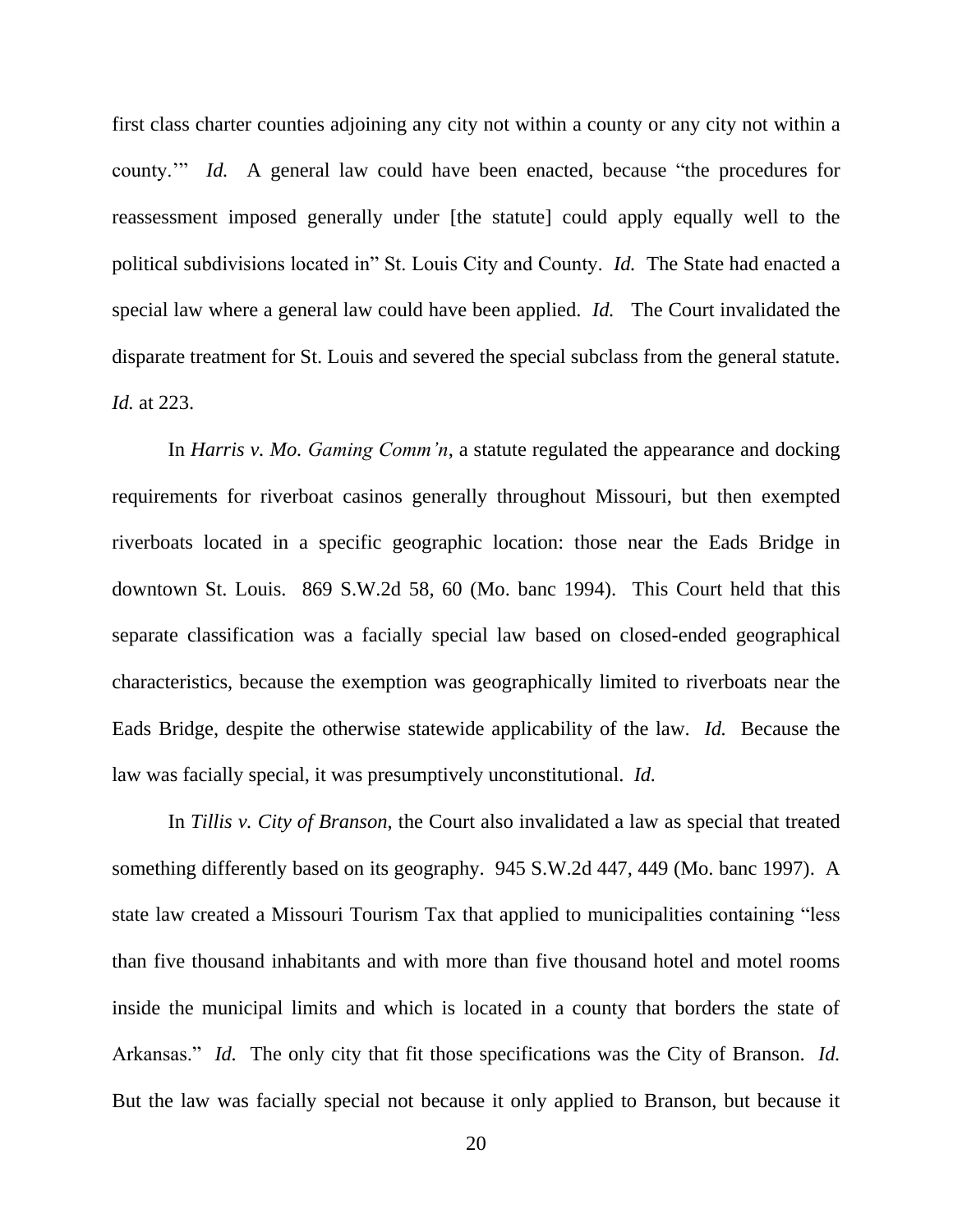was based on a fixed, geographical classification: it could never apply to any city in a county that did not border Arkansas. *Id.*

In this case, the ordinance establishes a 750% higher fee for new sewer connectors in the newly sewered area of Sullivan than apply to new connectors elsewhere in the City. Those elsewhere pay only \$500.00 for a sewer connection permit and tap, whereas those in the newly sewered area must pay \$3,750.00 for the same permit and tap. While Ordinance No. 2581 purports to establish a procedure applicable to all of Sullivan, within its general provisions is an exception for a fixed class of new sewer connectors. As with the disparate treatment for St. Louis in *Riverview Gardens*, the Eads Bridge riverboat in *Harris*, and the City of Branson in *Tillis*, the ordinance's treatment of new connectors in the newly sewered area of Sullivan is a special law.

In other cases, the Court has invalidated an unconstitutionally special law because it enacted a fixed class based on immutable historical characteristics. In *Sprint Spectrum*, a statute imposed a cap on municipal business license taxes, but exempted certain municipalities that had enacted a business license tax on companies providing wireless telephone service prior to 1980 and had attempted to collect the tax prior to 2005, which was a date prior to the statute's enactment. 203 S.W.3d at 181. This Court held the exemption was facially special, and thus presumptively unconstitutional, because it was based on an immutable, historical fact. *Id.* at 185-86. "[T]here is no changing actions completed or left incomplete at a date set in the past … It is impossible for the status of the excluded cities to change because the excluded cities did not take the specified actions prior to the necessary date." *Id.* at 186. None of the reasons the defending party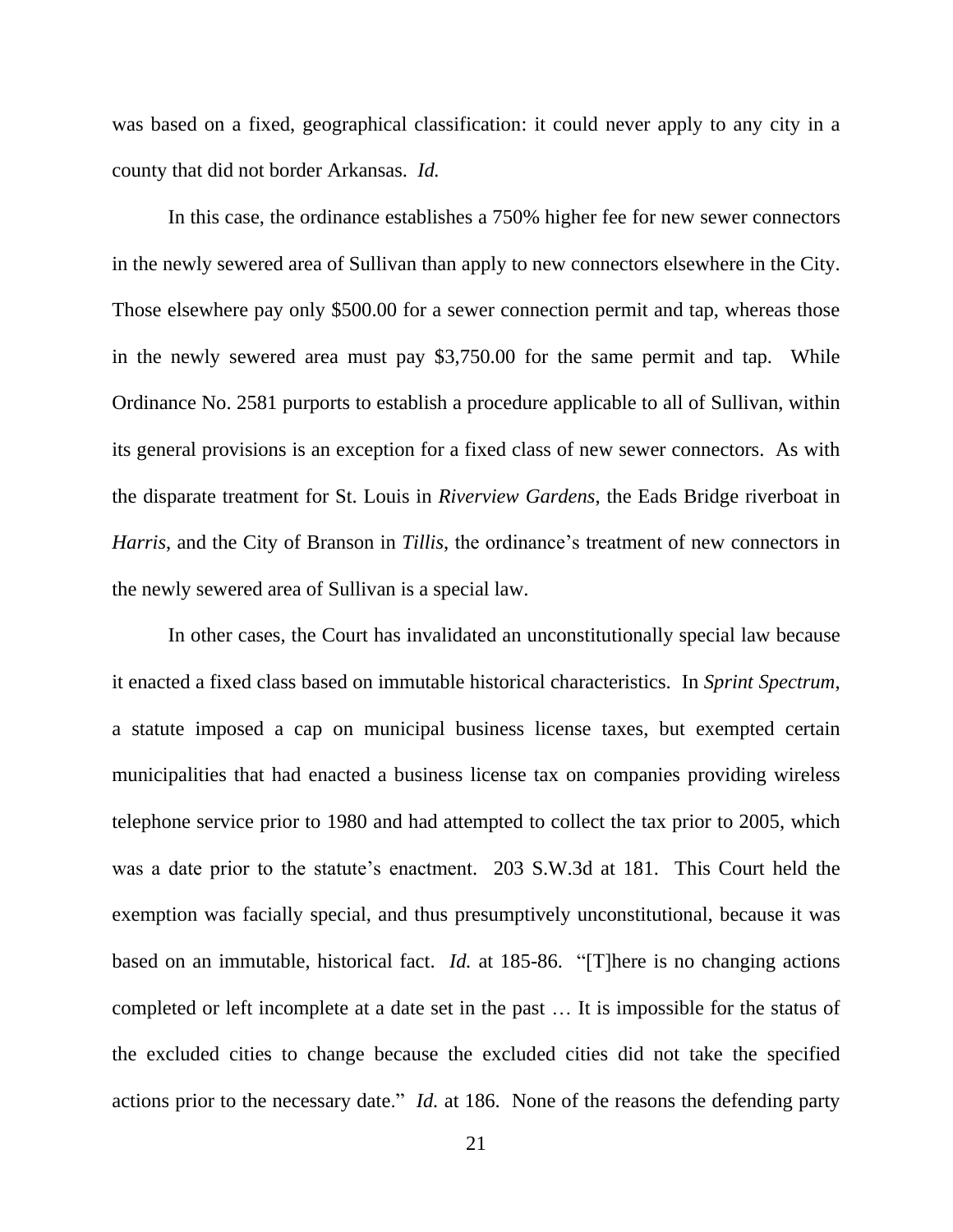advanced showed why "the legislature could [not] have enacted a generally applicable law that stated" any of those reasons. *Id.* at 187. The State had enacted a special law where a general law could have been applied. *Id.* The Court invalidated the disparate tax cap exemption and severed it from the statute. *Id.* at 187-88.

Here, the ordinance imposes a general connection fee for new sewer connectors in Sullivan of \$500.00, but then exempts new sewer connectors on properties where the municipal sewer lines were not planned before 1996, a date prior to the ordinance"s 1999 enactment, and charges them a fee of \$3,750.00 for the same permission, service, and materials. In addition to the immutable geographic characteristics of the higher fee class, it is also facially special, and thus presumptively unconstitutional, because it is based on an immutable, historical fact. It is impossible for the status of the new connectors excluded from the general, \$500.00 fee class to change because their properties did not have sewer service planned prior to the necessary date. The higher fee class is facially special, and thus must be presumed unconstitutional.

Unmistakably, Ordinance No. 2581's classes are rooted in a given property's immutable characteristics. The characteristics are historical (pre-1996 versus post-1996) and geographic (falling inside certain fixed boundaries versus falling outside them) (Plaintiff"s Ex. C). Both classes receive exactly the same sewer service, permission, and tap materials (Tr. 39-40), but one pays a wildly higher connection fee that is entirely based on the respective properties' immutable historical and geographic characteristics.

The ordinance"s higher fee classification is a facially special law and must be presumed unconstitutional. Unless the City can show a substantial reason for enacting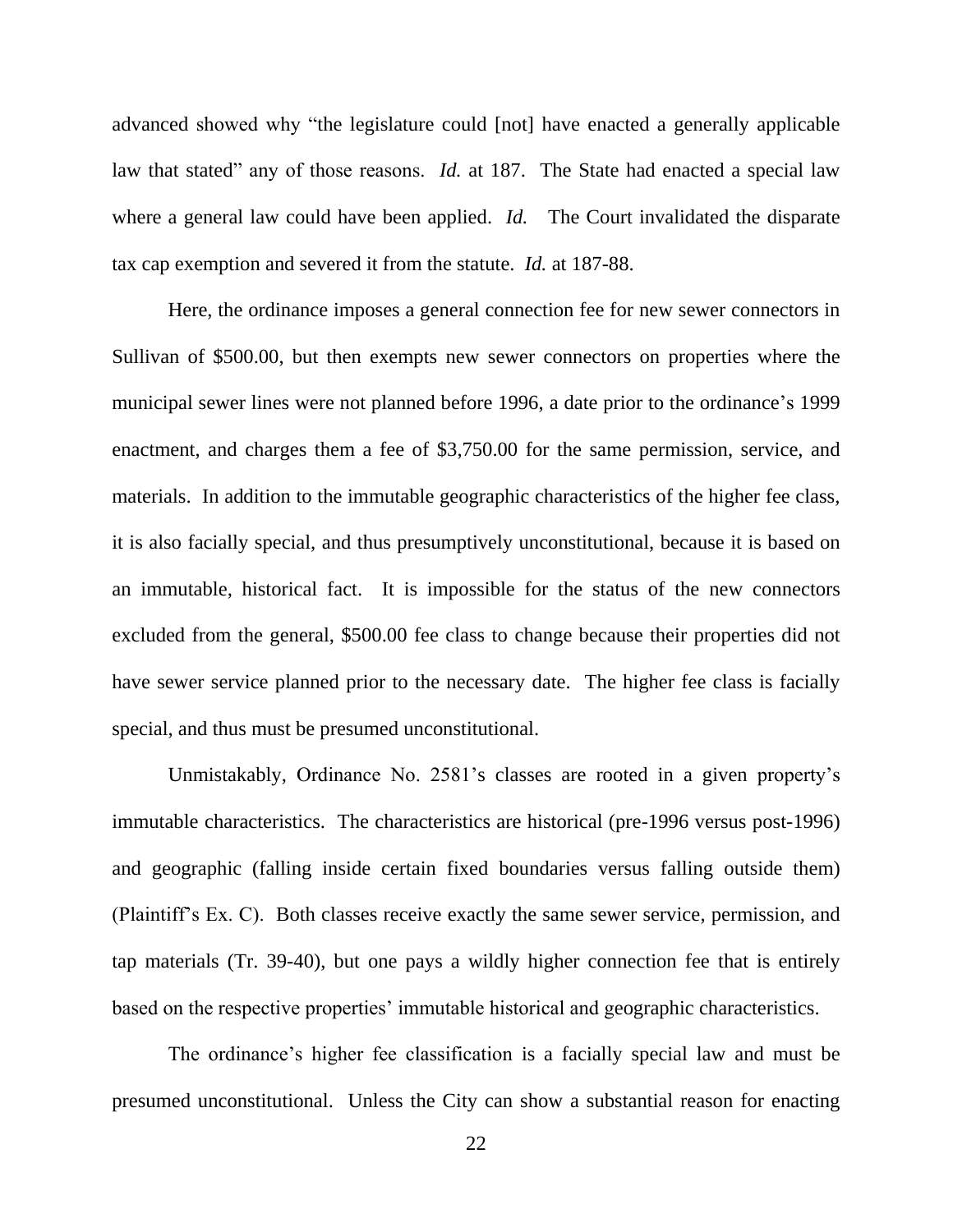that special law, rather than a general law applying to all new sewer connectors in Sullivan, it must be held invalid.

# **C. There is no substantial justification for the ordinance's special sewer fee classification, rather than a general law applying to all new sewer connectors.**

The purpose of Ordinance No. 2581 is to set the fee for connecting to Sullivan's municipal sewer system to receive both permission to connect and a sewer tap. The substantial evidence before the trial court – from the City's own expert – was that previously sewered areas and newly sewered areas receive the same permission, the same sewer tap, the same materials, and the same sewer service. Considering the purpose of the ordinance, the City easily could have enacted a general law to set its sewer connection fees. There is no substantial justification why all new connectors could not have been charged the same fee or why some other, general classification applying to all new connectors could not have been enacted. The ordinance"s special, higher sewer fees class for the newly sewered areas is unconstitutional.

If a law is facially special "because it applies to a fixed subclass," as the higher fee class does in this case, "then it will be invalidated unless substantial justification is shown for utilization of a special rather than a general law." *Sprint Spectrum*, 203 S.W.3d at 182. Where a statute"s classification is fixed, "instead of presuming that it is constitutional, the presumption is that it is unconstitutional." *Id.* at 186 (quoting *O'Reilly v. City of Hazelwood*, 850 S.W.2d 96, 99 (Mo. banc 1993)).

"The burden, therefore, shifts to … the party defending the statute, to show that it is constitutional. *In order to meet this standard, the mere existence of a rational or*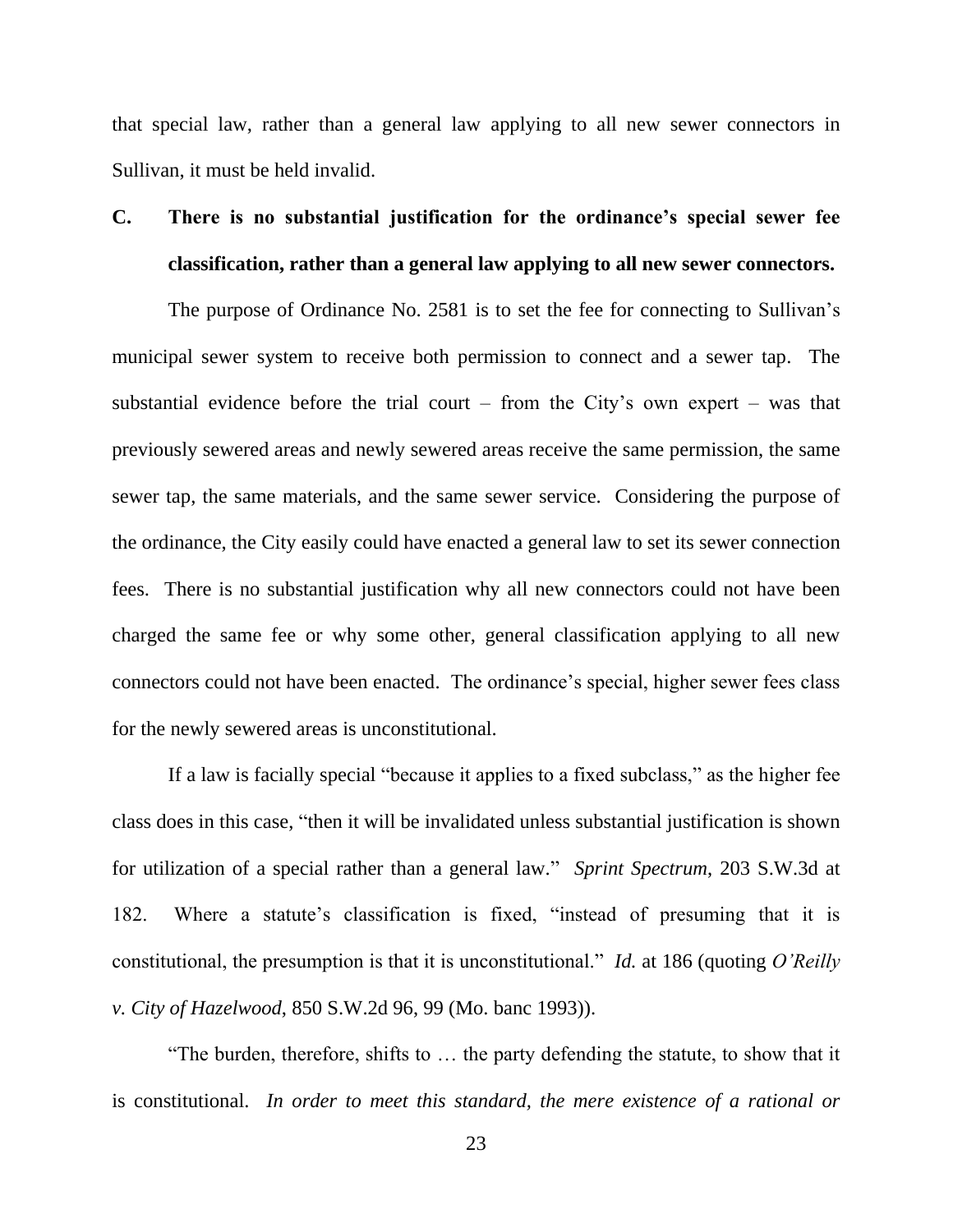*reasonable basis for the classification is insufficient*." *Id.* (emphasis added). Instead, the defending party "must demonstrate a substantial justification to exclude" the excluded class. *Id.* (quoting *O'Reilly*, 850 S.W.2d at 99). Moreover, "in so showing it cannot rely on a legislative determination that a special law was necessary." *Id.*

To show a substantial justification for using a special law, rather than a general law, the party defending the special law must prove that "the vice sought to be corrected, they duty imposed, or the permission granted is so unique to the persons, places, or things classified that a generally applicable law could not achieve the same result." *Riverview Gardens*, 816 S.W.2d at 221.

There is no such substantial justification in this case.

The increased fee is not justified by some heightened cost to the City for the new connectors in the newly sewered area, as opposed to the previously sewered area, to tap into the sewer system. The evidence was that tapping into the post-1996 sewer line is the same cost to the City as tapping into the pre-1996 sewer line (Tr. 38). The City"s Code Administrator testified, "It's just a question of whether you're in the new sewered area or the older area" (Tr. 38). The two areas even receive "the same tap material" (Tr. 38). The City provides "the same materials for a resident to tap onto the" pre-1996 sewer line as it does for the post-1996 line (Tr. 39).

Nor can the 750% higher charge be justified by the City"s costs obviously incurred in constructing the sewer in the newly sewered area, as the bond issue paid for that construction in full. The ballot language in Ordinance No. 2336 stated that the bond issue would allocating "\$3,305,000 for the purpose of extending and improving the City's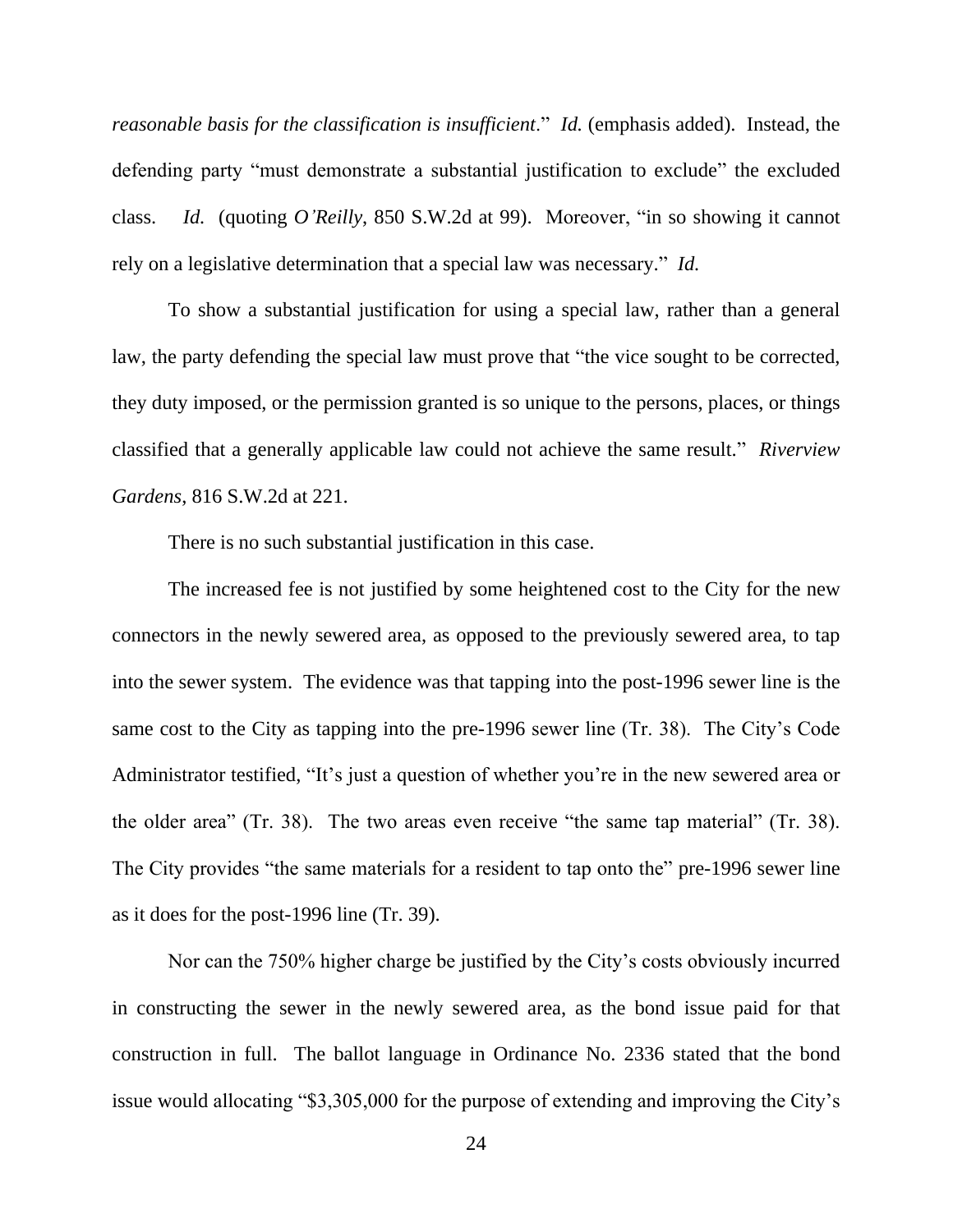combined waterworks and sewerage system, the cost of operation and maintenance of said combined waterworks and sewerage system and the principal of and interest on said revenue bonds" (Defendant"s Ex. B; Appx. A9-10, A13). Ordinance No. 2574, which actually issued the bond, comprehensively provides for the issuance and redemption of the bonds, the establishment of the revenue funds and accounts created by the bonds, the application of bond proceeds, and the application of any revenues generated by the bonds (Defendant"s Ex. B; Appx. A13-26).

Ordinance 2574 creates a "Construction Account" into which proceeds received from the sale of the bonds simultaneously were deposited when the bonds were delivered (Defendant"s Ex. B; Appx. A20). It specifies that

the City assigns the proceeds of the Bonds held in the Construction Account to the Bondowner to secure the City"s obligations under this Ordinance. Moneys in the Construction Account will be disbursed to the City *for the sole purpose of paying the cost of extending and improving the System in accordance with the plans and specifications prepared by the Consulting Engineer*…"

(Defendant"s Ex. B; Appx. A20).

There was no evidence before the trial court that the bond issue was insufficient to pay for the construction of those new sewer lines. Indeed, in Article VIII of Ordinance No. 2574, the City covenanted that it

will fix, establish, maintain and collect rates and charges for the use and services furnished by or through the System to produce income and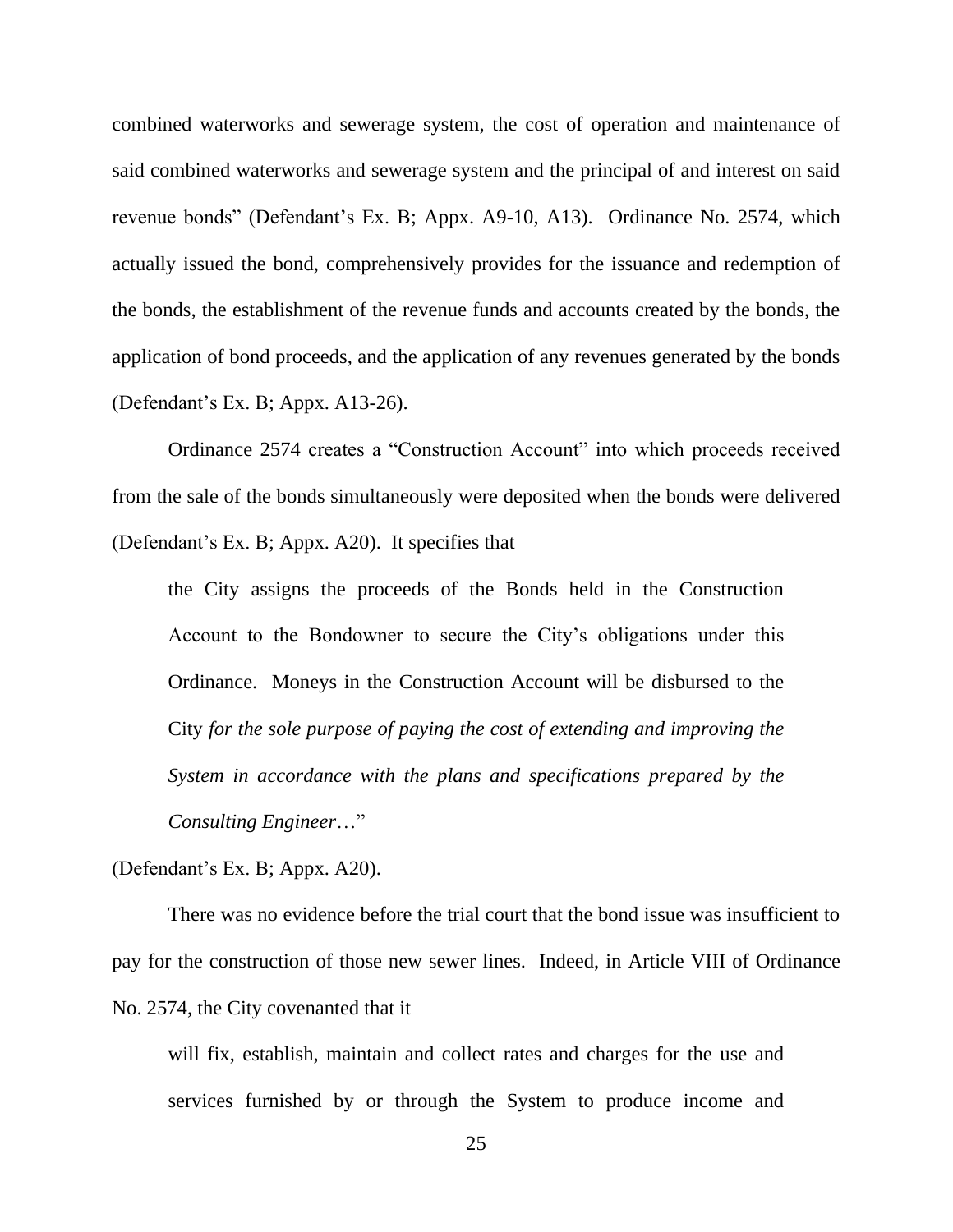revenues sufficient to (a) pay the costs of the operation and maintenance of the System; (b) pay the principal of and interest on the Bonds as and when due; and

meet its capitalization and reserve requirements under Missouri law (Defendant's Ex. B; Appx. A22). This says nothing of the "rates and charges" being used for the costs of *construction*, rather than operation and maintenance. This is because the construction was to be paid through the bond proceeds deposited in the Construction Account.

The City's need to repay the revenue bond also cannot be a substantial justification for charging new connectors in the newly sewered area 750% more for a sewer connection permit and tap than those in the previously sewered area. Section 250.120, R.S.Mo., requires the City to impose adequate sewer fees and charges in order to pay the cost of maintenance and operation of its sewer system and pay the principal of and interest on its revenue bonds. But there is no evidence that the higher fee class is tied in any way to the existence of any outstanding revenue bonds. The ordinance does not, for example, provide that the special, higher fee class will sunset when the bond is eventually repaid. It does not list the difference between the two classes' fees, \$3,250, as a separate fee for repayment of the bonds. In fact, the bond issue"s ballot language specified that its principal and interest would be "payable from the revenues derived by the City *from the operation to its combined waterworks and sewerage system, including all future improvements and extensions thereto*" (Appx. A10) (emphasis added). The bond plainly is to be repaid from revenues from the *whole* sewer system, *including* the addition to be constructed – not *just* from the addition.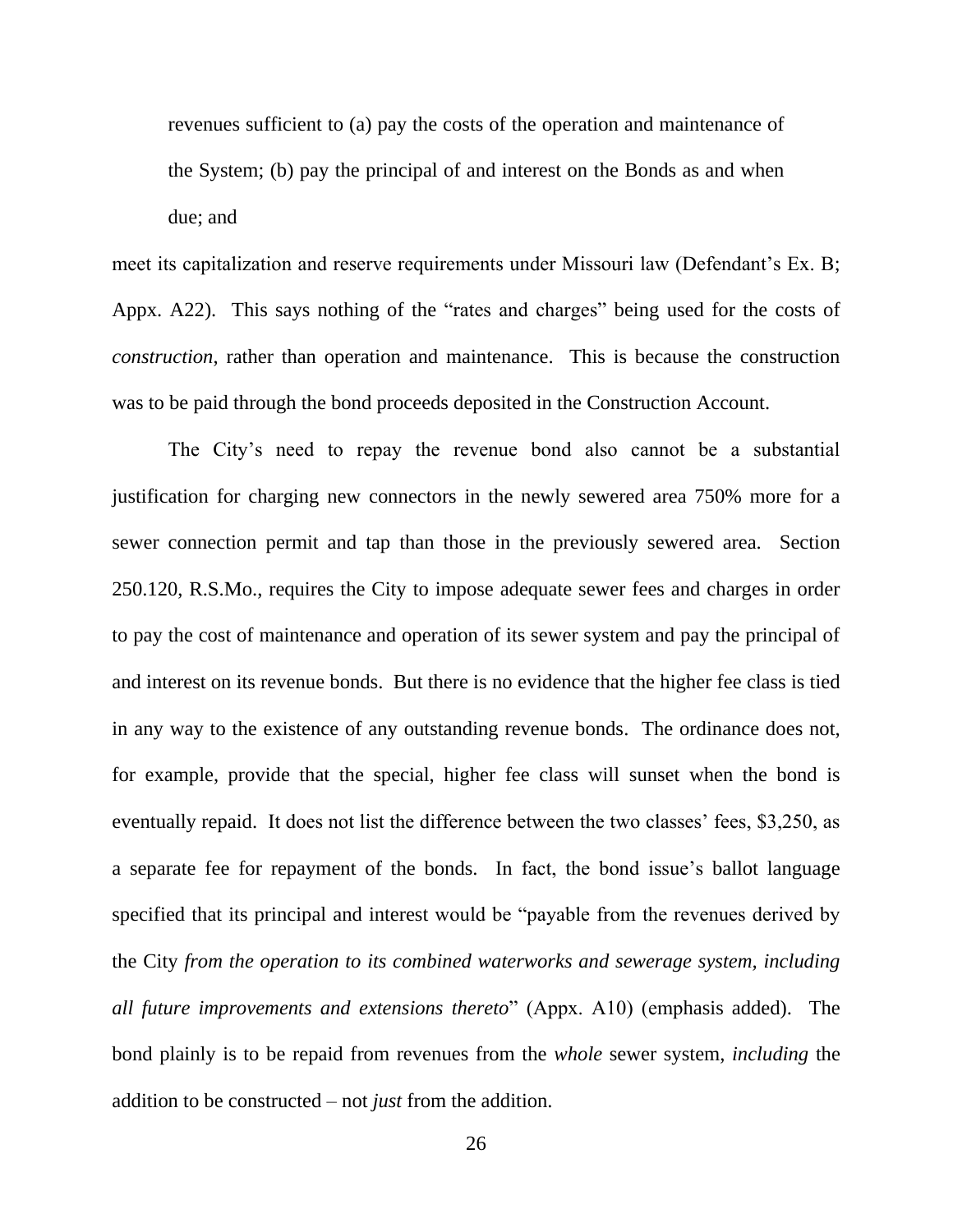Even if the purpose of the higher fee somehow were to help repay the revenue bonds (though there is no evidence of this), it would be irrelevant to the Special Laws Clause analysis of the higher fee class. For, the City plainly "could have enacted a generally applicable law" that equally operated to meet its obligation under § 250.120. *Sprint Spectrum*, 203 S.W.3d at 187. It could have increased all sewer connection fees in for new connectors in Sullivan. Alternatively, it could have made all sewer connection fees in Sullivan proportional in some manner to the cost of providing the new sewer service for each individual, newly-connected property. Either approach would have been a general law applying to all new sewer connectors in Sullivan, rather than a special law based on fixed, historical and geographic characteristics.

Moreover, the City's duty to repay revenue bonds under § 250.120 cannot be read as an authorization for it to enact a special law where it equally could enact a general law to meet that duty. That statute plainly envisions cities enacting general laws to meet its requirements: when a city issues a revenue bond for the construction of a sewer system, it must repay the bond through the collection of sewer fees and charges. A general law would suffice to meet the requirements of § 250.120, and thus the City cannot enact a special law. Mo. Const. art. III §40(30).

Evidently, the City wanted more money through its sewer connection fees than it was receiving before Ordinance No. 2581. Whatever its reason for desiring this, it could have accomplished this aim generally, rather than specially.

The benefit Ordinance No. 2581 provides – access to the municipal sewer system – is the same for all city residents. The same materials are used to tap into the sewer line